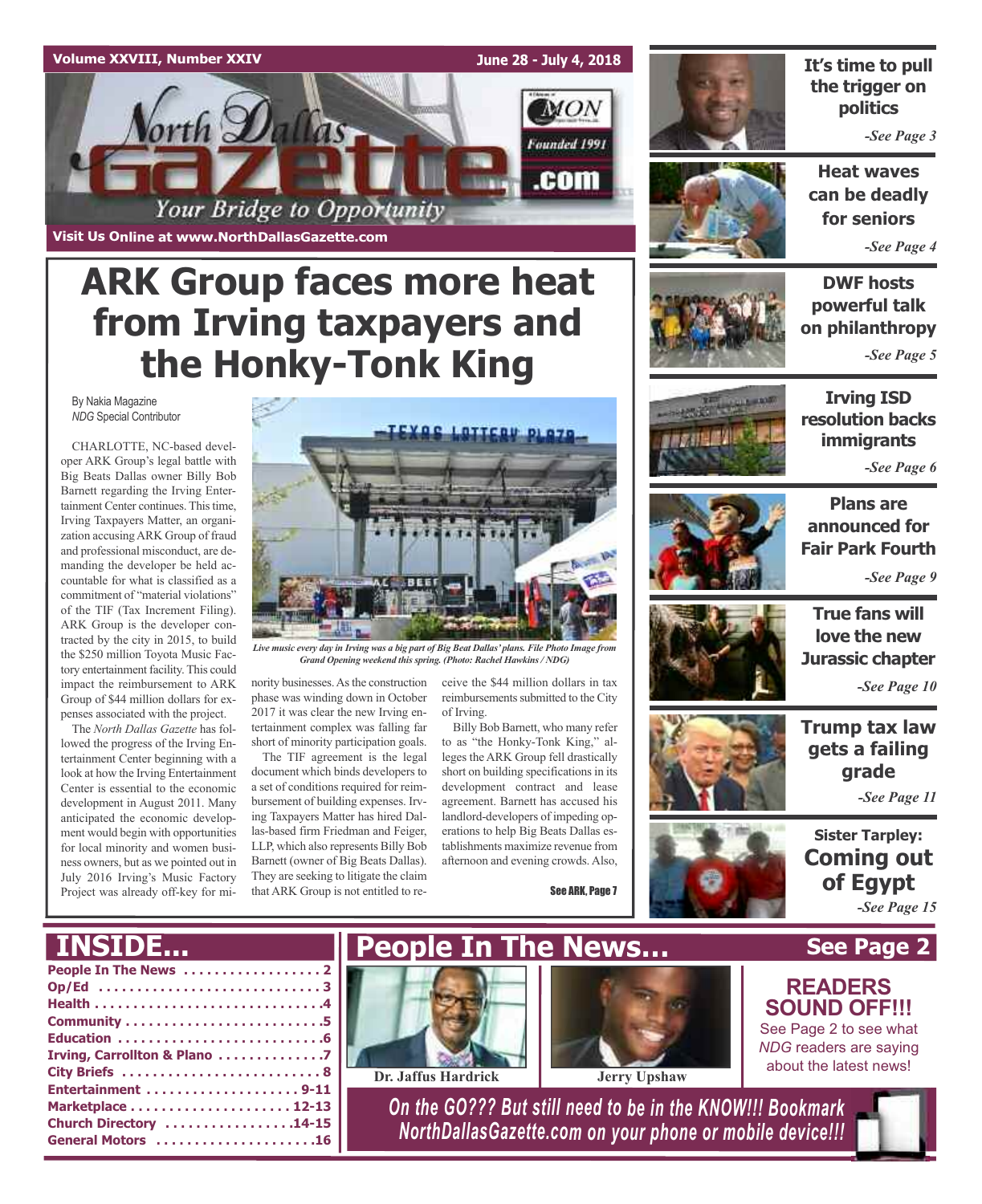## **Dr. Jaffus Hardrick**

(Black PR Wire) Miami Gardens, FL – The Board of Trustees of Florida Memorial University (FMU) has announced the appointment of Dr. Jaffus Hardrick to serve as the University's Interim President. Dr. Hardrick will replace Dr. Castell V. Bryant, who had served in the position. Dr. Hardrick begins his tenure on July 16, 2018.

"We sincerely appreciate the service of Dr. Bryant during her time with us," says FMU Board Chair, JoLinda L. Herring, Esq. "Dr. Jaffus Hardrick is a visionary and transformational leader with 20 years of higher education experience in academic af-



fairs, student services, human resources and diversity and community relations. He has a strong community presence and involvement, and we look forward to his service to our students, faculty, staff and community."

## **Jerry Upshaw**

Jerry Thornton Upshaw, affectionately called "JT", was born on July 26, 1999 in Plano, Texas. He is the only child of Jerry and Sharon Upshaw. As a little child JT enjoyed playing various sports such as football, soccer, basketball, wrestling, swimming and has a second degree black belt in Tawe Don. His interest includes traveling, watching movies and spending time with family and friends. He attended Polser Elementary School, Creek Valley Middle



School and Hebron High School in the Lewisville I.S.D. Jerry graduated June 10, 2018 and will attend Collin College for a year starting in the fall. He said

that he is excited to majoring in Business Management so that one day in the future he can own a business. Entrepreneurship has always been a goal of JT's.

Dr. Hardrick spent 10 years at Florida International University (FIU) where he served in a dual role as Vice Provost for Student Access & Success, and Vice President for Human Resources. While at FIU, Hardrick provided focus and innovative leadership for the university. He is credited for promoting student success and shared governance, providing strategic direction, designing University policy, cultivating donor relations, and developing community relations for one of the nation's twentyfive largest universities. Dr. Hardrick has designed and executed programs to develop, inspire, and engage a workforce of both faculty and

staff.

As an award-winning university executive, Dr. Hardrick has also contributed to educational policy and practices on a national scale and to local communities through his service on the boards or Advisory Committees of the Association of Public & Land-grant Universities, the Florida Education Fund, the College Board, the College & University Professional Association for Human Resources, the Chronicle of Higher Education, the Society of Human Resource Management (SHRM), the Greater Miami Chamber of Commerce, the Miami-Dade Chamber of Commerce, the 100 Black

Jerry Upshaw described his Christian walk and how he plans to integrate it with his college goals and professional goals.

As a young man, Jerry accepted Jesus as his Lord and Savior; I can honestly say I'm blessed. My walk with Christ has come with its trials and tribulations, but I have never faltered. In the past few years my mind has been clouded with doubts of failure but I have never doubted that God was there. High School hasn't been the best for me, but I am achieving a successful milestone in June because of God and my family. I will graduate from Hebron High School.

As a young man growing up and as a millennial in this sinful world, I have always known Jesus to by my Shepard and shining light. Throughout my matriculation at Hebron High School and Bethel Bible Fellowship Church, Dr. Terrance Woodson, Senior Pastor, I have learned many life lesMen organization, to name a few.

Dr. Jaffus Hardrick received his Ed.D. in Educational Administration from Baylor University; his M.Ed., Education in Counseling, Prairie View A&M University - an HBCU located in Prairie View, Texas; and his B.A. in Sociology from the University of Louisiana, Lafayette. Dr. Hardrick is a proud member of Alpha Phi Alpha Fraternity, Inc.

Located in the City of Miami Gardens, Florida Memorial University is a private, historically Black institution offering 28 undergraduate degree programs, nine concentrations, and three master's programs to a culturally

diverse student body. Since its inception in 1879, the University has upheld a commitment to providing a solid foundation for thousands of young people and opening doors to educational opportunities that may have otherwise been closed to them.As South Florida's only Historically Black College or University (HBCU), it is widely recognized for being the birthplace of the Negro National Anthem, "Lift Ev'ry Voice and Sing" and the home of Barrington Irving, Jr., the first and youngest pilot ofAfrican descent to fly solo around the world. For more information on FMU, call 305-626-3600 or visit www.fmuniv.edu.

sons that all have shown me that the only way to succeed is through God. My walk with Christ has not always been the easiest, but it has been the most rewarding. My Mom and Dad have always told me that I came into this world with a fighting spirit, and the fight has been endless. After I graduate from Hefuture. I have a couple of

bron High School, I plan to attending Collin College for a year and transferring afterwards. I plan to get a degree in business management so that I am able to own my own business in the

ideas that I want to major in but I do not have a set decision. However, with God's Will and guidance I know I will soon figure it out and persevere. I am very excited for this new path I am being led upon and I understand that the Lord will still be my guiding light through it all.

I understand that I will be busy studying to make good grades and honing in on my social skills to make new connections, but I plan on keeping God dear and near to my heart.

## **NDG Readers Sound Off...**

*Freddie Allen / NNPA*



**Mayor London Breed Makes History in San Francisco** Congratulations Mayor Elect Breed!

*- Kevin Rogers*

**Announcement Rep. Eric Johnson named 'Elected Official of**

Could not of happened to a better person. *- Jim Bettone*

via Facebook

**ARK Group Faces More Heat from Irving Taxpayers and the Honky-Tonk King** I am an eternal optimist

and I ask all who will to join me in my prayer for the ARK Group and Billy Bob and the City of Irving  $\mathbb{\Sigma}$  to work their matters out without lawsuits against one another. We have fought for 11 years to make the Irving Toyota Music Factory a success and I believe it still will be.

> *-- Anthony Bond* Irving via Facebook

### **Dallas Hispanic Chamber giving \$2.5 million to local**

**students**

Hello. Thank you for this awesome news. I wish there were scholarships like this at the time I was a

college student. However, being a recent grad I face the real life with the need to pay off my student loan. I didn't quite understand this responsiblity until I graduated and started working full-time. However, when I have urgent financial need I use these easiest installment loans to get. One of my groupmates advised me to turn to them as he often applied for small personal loans when he was in between jobs and they proved to be reliable.

*- Julia Summer*

**To share your opinion visit NorthDallasGazette.com**

\$69\* DIVORCE Criminal Defense Family Cases **• DWI / Suspended License • Divorce / Annulment • Child Support / Paternity • WARRANTS Removed ¥ • Custody Modification • 24 Hour Jail Release ¥ • Restraining Order • Occupational license, felonies • Protective Order • Protective Order • Name Change / Adoption • Misdeamenor/Felonies ¥ • Domestic Violence** . <u>. . . . . . . . . . . . . . . .</u> Easy Payment Plans **Law Offices Of Vincent Ndul** 14-63 *817-277-0196 (Metro)* 2730 N. Stemmons Frwy, Suite 409 • Dallas, TX 75207 **Not Ce rtified by the Te x a s Boa rd of Lega l Spe c ia l i za tion** ¥ If you qualify. \*Fees quoted above are minimum down payment needed to begin processing your case.

*2 | June 28 - July 4, 2018 | North Dallas Gazette*

*For the 411 in the community, go to www.northdallasgazette.com*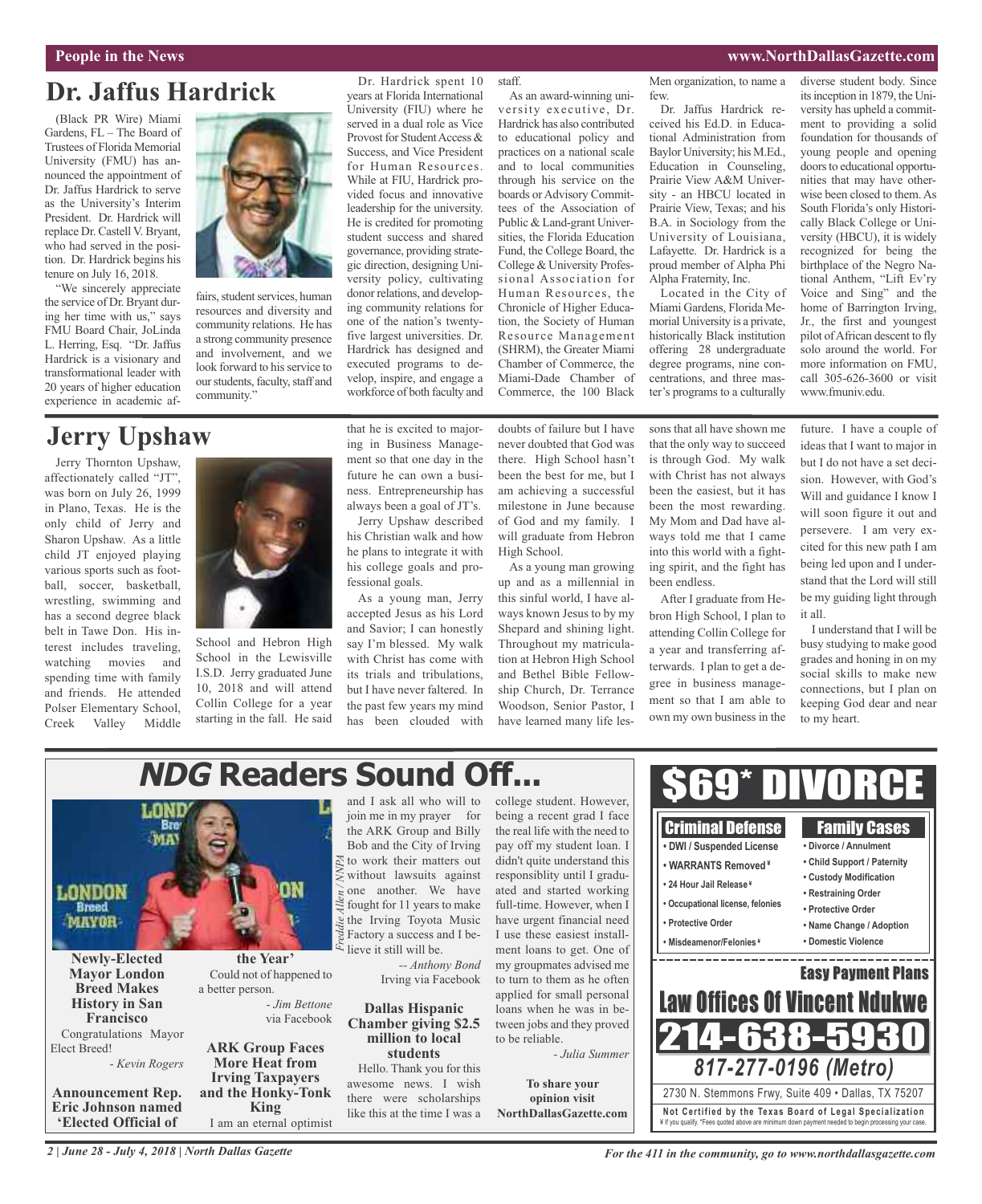### **www.NorthDallasGazette.com Op-Ed**



Phone: 972-432-5219 - Fax: 972-509-9058

*"Do what you say you are going to do ... when you say you are going to do it."*

**Publisher's Office:** publisher@northdallasgazette.com

**Sales Department:** marketing@northdallasgazette.com 972-509-9049

**Editorial Department:** editor@northdallasgazette.com

### **Online:**

www.NorthDallasGazette.com www.twitter.com/NDGEditor www.facebook.com/NorthDallasGazette www.pinterest.com/NDallasGazette www.instagram.com/NorthDallasGazette

## STAFF

**Religious/ Marketing Editor** *Shirley Demus Tarpley ("Sister Tarpley")*

> **Columnist** *A.D. Jenkins*

**Contributing Writers** *Jackie Hardy Rachel Hawkins Dwain Price Terri Schlichenmeyer Nicole Scott David Wilfong*

**Chairman Emeritus** *Jim Bochum 1933 – 2009*

**Published By** *Minority Opportunity News, Inc.*

> **Web Master** *Todd Jones*

**Community Marketing** *Nadina Davis*

**Account Executive** *Ana Comacho*

**Production** *David Wilfong*

**Editor** *Ruth Ferguson*



Wim, What, Wilen Mhere & Why **Visit North Dallas Gazette Archives** Go to worth dalloogarette cam and click on the westpation<br>fab at the top of the page that same "ARCHIVE"<br>"Dallay" meet respected publication in the minority community" *North Dallas Gazette assumes no responsibility for unsolicited material and reserves the right to edit and make appropriate revisions.*

*The North Dallas Gazette, formerly Minority Opportunity News, was founded in July 1991, by Mr.Jim Bochum and Mr.Thurman R. Jones. North Dallas Gazette is a wholly owned subsidairy of Minority Opportunity News, Inc.*

## **It's time for Blacks to pull the trigger on politics**

By Jeffrey L. Boney NNPA Contributor

How often do we hear messages about the amount of money Black people spend every year as consumers? In a recent report by Nielsen titled, "Black Dollars Matter: The Sales Impact of Black Consumers," the message was once again highlighted: While African Americans make up just 14 percent of the population, they are responsible for some \$1.2 trillion in purchases annually.

It is no secret that a significant amount of money flows through the hands of Black people annually, but what does that mean if Black people aren't using their collective financial strength to change their overall situation in this country, or better yet, control their own destiny? According to a recent re-

port by the Center for American Progress titled "Systematic Inequality: How America's Structural Racism Helped Create the Black-White Wealth Gap," African Americans have about a tenth of the wealth of White Americans. The report found that in 2016, the median wealth for Blacks was \$17,600, compared to the median wealth of Whites being \$171,000. The report also found that even when Black people take progressive steps such as pursuing higher education, purchasing a home, or getting a good job or a better job, they are still falling way behind their White counterparts. The report found that the wealth gap between Black and White families in America is inextricably linked to America's history of structural racism, and it came to the conclusion that this gap is getting even worse.

Now, while the statistics and information in this report are alarming, there are some things that Black people can focus on to make things better and improve their overall situation. One of the most encouraging parts of the report is that it emphasized the importance of having a focused approach on introducing targeted and necessary legislative policies, that if implemented could ensure that Black families are able to build the same wealth as White families in America.

The report also stated that improved access to higher education alone, while important, will not be enough to create equal opportunity in terms of wealth-building for all, but that broad and persistent policy attention to wealth creation can address this glaring inequity between Blacks and Whites in this country.

The importance of Black people using their collective financial strength to influence politics, while ensuring that necessary legislative policies are passed and implemented, is more important in 2018 than it has ever been. However, Blacks must understand the power they truly possess, as well as the opportunity they have to make a difference in 2018 and beyond.

In "The Godfather Part III," which is the third installment of the classic trilogy, there was a powerful scene in it that every Black person should pay close attention to, in which young Vincent Mancini-Corleone, played by actor Andy Garcia, becomes the mentee of aging mafia Don Michael Corleone, played by veteran screen legend and Academy Award winner Al Pacino.

In that scene, Vincent (Garcia), who is unfamiliar with politics, has a powerful exchange with an Italian mafia kingpin name Don Lucchesi, played by Italian actor Enzo Robutti, about politics and money. The exchange goes:

Vincent Mancini: Don Lucchesi, you are a man of finance and politics. These things I don't understand.

Don Lucchesi: You understand guns? Vincent Mancini: Yes.

Don Lucchesi: Finance is a gun. Politics is knowing when to pull the trigger.

In 2018, Black people have their hands on the money, but need to start using their resources to pull the trigger politically, by funding qualified political candidates, financing voter registration initiatives, creating political action committees, hosting political forums, challenging incumbents who don't have their best interests at heart, and even running for political office themselves.

The National Newspaper Publishers Association (NNPA), a trade group that represents over 200 Blackowned media companies across the U.S., has a focus, in 2018, to register 5 million new, Black voters before the midterm elections with the hopes of ensuring that candidates are elected in November and beyond who want to introduce legislation that would effectively close the wealth gap between Blacks and Whites and improve the quality of life for Blacks overall.

There is much work to be done, but in order to see that type of change take place, Black people must get engaged in the political process, because everything that has positively and/or negatively impacted them in this country has been as a result of politics and legislation.

view American history to see how Black people have consistently been systematically oppressed, and have been on the wrong side of legislative decisions since this country's inception. Going as far back as the Constitution of the United States, which includes the "Three-Fifths Compromise," one is able to see how Black people have been negatively impacted by laws that they did not originate and that have disenfranchised them. Also, if you look at federal, state and local legislation such as the Emancipation Proclamation; the Thirteenth Amendment; the Dred Scott Decision; the Brown v. Board of Education; Plessy v. Ferguson; the Jim Crow laws; lynching; sharecropping; literacy tests, poll taxes and other segregationist policies; Civil Rights Act of 1964; Voting Rights Act of 1965; the 'War on Drugs'; the 'Three Strikes Rule'; mandatory minimum sentencing; 'Stand Your Ground'laws; and the voter disenfranchisement changes that have come as a result of the Supreme Court decision in the Shelby v. Holder case, you will see an alltoo-common thread of public policy introductions and legal actions that have either positively or negatively impacted Black people in this country.

It is time for Black people to stop treating politics like a taboo subject, and start treating politics like the primary solution it is. It is time for Black people to pull the trigger on politics.

*Jeffrey L. Boney serves as Associate Editor and is an award-winning journalist for the Houston Forward Times newspaper. Jeffrey can be reached at jboney1@forwardtimes.com or on Twitter @jboneyspeaks.*

All one has to do is re-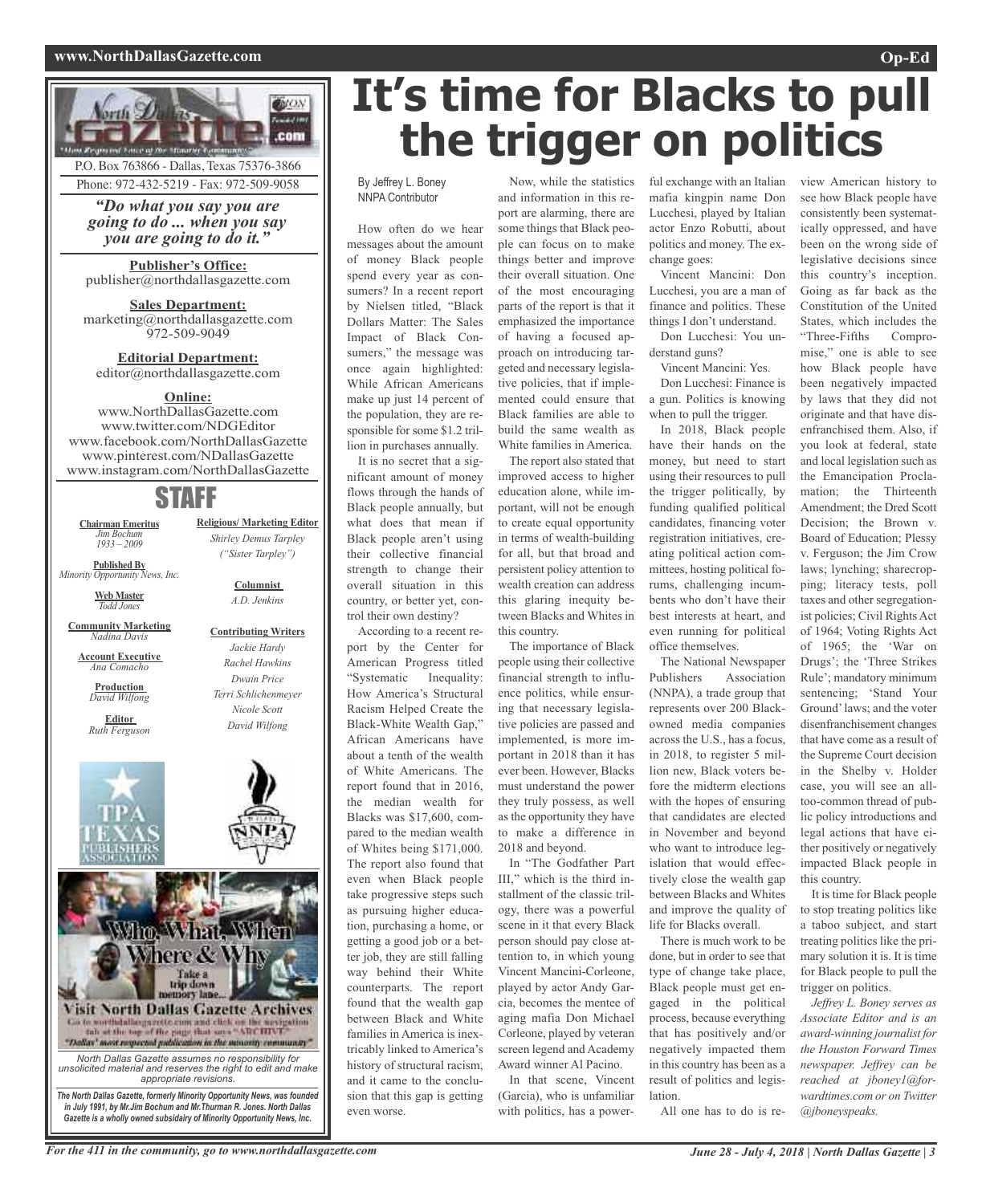### **Health www.NorthDallasGazette.com**

## **Heat waves can kill seniors who don't take precautions**

*Matt McGee / Flickr*

WASHINGTON, DC – All the indicators suggest that we are in for a long, hot summer and that's not good news for seniors.

"What could be better than a sunny summer day, with gentle breezes keeping temperatures smack-dab in the middle of your comfort zone? But, the number of heat waves we can expect in much of the U.S. this summer is anticipated to be greater than usual, as projected by several authoritative sources. And the older you are, the more important it is that you keep cool because heat waves can be deadly," says Dan Weber,



president of the Association of Mature American Citizens [AMAC].

National Oceanic and Atmospheric Administration, the National Weather Service and even the Farmer's Almanac predict well above average warmth in the coming months.

"The Centers for Disease Control and Prevention reports that during an average summer about 175 people

die from the heat. But when things heat up above the norm, the numbers of such deaths can skyrocket. In 1995, for example, more than 1,000 people died during what was one of the worst heat waves ever experienced in modern times. Chicago was hardest hit with 739 fatalities, mostly among the elderly," according to Weber.

You can tell if the heat is getting the best of you when you experience symptoms such as muscle cramping, fatigue headache, nausea, vomiting, dizziness or fainting.

There's not much you can

do about the weather, but you can take some precautions when temperatures start to climb. Drink water or fruit juice and avoid caffeinated drinks such as coffee or tea [caffeine is dehydrating]. Find a cool spot, such as a room with good ventilation or, better yet, a room that is air-conditioned. If you find yourself out of doors, stay in the shade as much as possible and don't forget to wear a hat. Choose the clothes you wear carefully. Make sure your clothing is lightweight and light-colored and that it isn't constraining.

you keep tabs on elderly relatives and neighbors when it is hot and humid. Be aware that the humidity can prevent sweat from evaporating, in turn reducing its normal cooling effect. So Look in on them from time to time during long stretches of hot weather.

"Bear in mind that many seniors suffer from poor circulation and may feel too 'cold' to sit tight in an airconditioned room. The medications they take, likewise, can affect blood pressure and respiration, particularly during times of extreme heat," says Weber.

AMAC also suggests that

## **'Tough guys' need doctors, too**

Garland residents Andres Estrada, 72, and Ronald Hunt, 65, have a few things in common – they both describe themselves as 'tough guys' and, in the past, avoided doctors at all costs. But it was different circumstances and health conditions that led them to Parkland Health & Hospital System in search of help.

In 2004 after an emergency hospitalization, months of dialysis and a kidney transplant, Estrada came to a painful realization. "I should have visited the doctor more often before I became seriously ill. I'm a stubborn man," he laughed.

In 2008, Hunt came to a similar conclusion. He too ended up in Parkland's emergency department where doctors detected a hernia, kidney issues and, later, glaucoma. "I kept fighting it all," he said.

For most men, a tough exterior and a macho attitude may cause more harm than good when it comes to their health. According to physiology researchers at Rutgers University, men who hold traditional beliefs about masculinity (i.e., associating masculinity with being tough, brave and self-reliant) are more likely to ignore medical problems. National Men's Health Month is observed each June and

Parkland providers want to encourage men to take steps to be healthier.

"It's a great time to remind the men in your life to visit their doctor," said Yair Lotan, MD, Medical Director of the Urology Clinic at Parkland and Professor of Urology at UT Southwestern Medical Center.

The most common health issues experienced by men include heart disease, cancer, unintentional injuries (such as road traffic injuries, poisoning, falls, fire and burn injuries, and drowning), chronic lower respiratory diseases, stroke and diabetes, according to the Centers for Disease Control and Prevention (CDC). The CDC estimates heart disease kills an average of 321,000 men each year, the equivalent of one in every four male deaths.

The second leading cause of death among men is cancer. According to Dr. Lotan, aside from non-melanoma skin cancer, prostate cancer is the most common cancer among men in the United States, killing 28,343 men each year. "We want our patients to seek information about this form of cancer and the importance of



screenings that could help save their lives. The good news is that most men who are appropriately screened are diagnosed with curable disease. Also, some men are found to have non-aggressive disease and don't need treatment and can just be monitored."

"Many of these conditions can be avoided," said Noel O. Santini, MD, Senior Medical Director of Ambulatory Services at Parkland. "Prevention is a very

important aspect of care. Men should be aware of symptoms of potentially serious conditions."

Some of the symptoms men should not ignore in-

See TOUGH, Page 5

| Game # | Game Name / Odds                                  | s   | <b>Official</b><br><b>Close of</b><br>Game | End<br><b>Validations</b><br>Date |
|--------|---------------------------------------------------|-----|--------------------------------------------|-----------------------------------|
| 1898   | Texas Lottery® Gold<br>Overall Odds are 1 in 3.09 | S20 | 7/27/18                                    | 1/23/19                           |
| 2024   | Wild 9's<br>Overall Odds are 1 in 4.91            | \$1 | 8/22/18                                    | 2/18/19                           |
| 2020   | Money<br>Overall Odds are 1 in 3.90               | \$5 | 8/22/18                                    | 2/18/19                           |

4 June 28 - July 4, 2018 | North Dallas Gazette State State of Two For the 411 in the community, go to www.northdallasgazette.com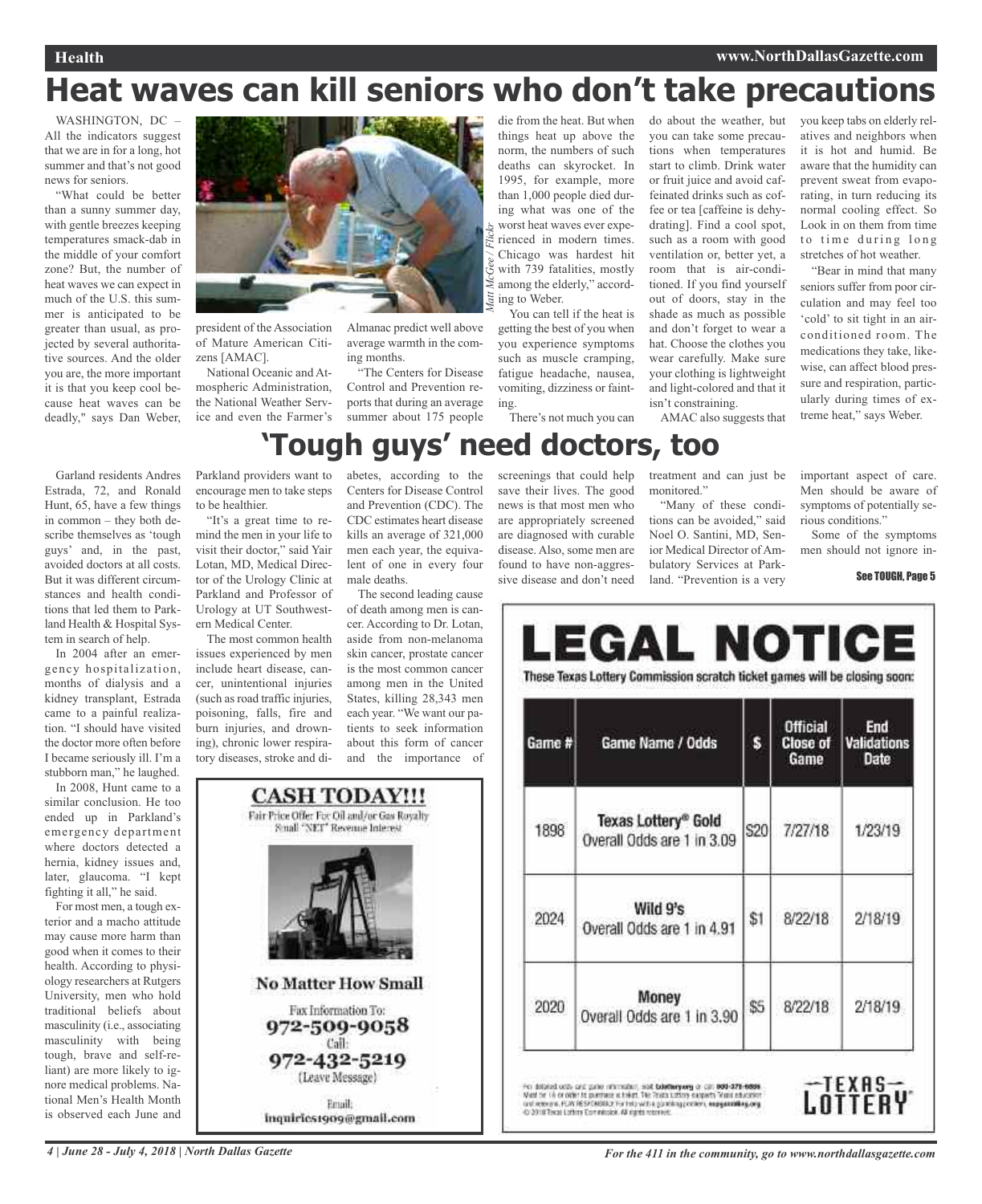### **www.NorthDallasGazette.com**

### **Community**

## **HERitage Giving Fund at Dallas Women's Foundation hosts powerful philanthropy discussion**

Earlier this month, Heritage Giving Fund at Dallas Women's Foundation hosted an intriguing panel discussion featuring remarks from Representative Helen Giddings, Zenetta Drew of the Dallas Black Dance Theatre, and Greer L. Christian of Wells Fargo, as well as moderator Dr. Halima Leak Francis. The topic was "Giving Back: Our Legacy of Leadership in Philanthropy," which focused on the historical contributions black women have made to North Texas philanthropy.

HERitage Giving Fund is one of the giving circles at the Dallas Women's Foundation - others include The Village Giving Circle and

the Orchid Giving Circle. The Founding Officers of HERitage Giving Fund are Akilah S. Wallace, Chair; Halima Leak Francis, Co-Chair; and Dr. Froswa' Booker-Drew, Grants Committee Chair. *HERitage Giving Fund members (Photo: Dallas Women's Foundation)*

Wallace said, "These powerful women shared how important it is for us to continue the work of HERitage: combine our gifts and give to organizations that use innovative approaches to serve African-American women and girls, so that they can achieve success. We invite others who share our passion to join us so that we can support our community." Founded August 2017 during Black Philanthropy Month, HERitage Giving Fund at Dallas Women's Foundation encourages philanthropy in the African-American/Black community by contributing in a strategic and meaningful way and by bringing a new source of funding to nonprofit organizations serving African-American women and girls throughout the North Texas area. The circle provides an opportunity to learn about issues and organizations that affect and impact the African-American/Black community. Additionally, HERitage Giving Fund provides members and donors with opportuni-

ties for philanthropy empowerment and member socials.

Shawn Wills, Dallas Women's Foundation senior vice president of development, said, "Dallas Women's Foundation is proud to support HERitage Giving Fund. Giving circles, such as HERitage Giving Fund, are a way for women of similar cultures to collectively raise funds and to distribute them to organizations that are making our community better."

For more information about HERitage Giving Fund, visit https://www.dallaswomensfdn.org/heritagegivingfund or email HeritageGivingFund@gmail.co m.

## **Dallas Housing Authority introduces 'Opportunity Rising Foundation'**

After 20-years of service to the community, the Dallas Housing Authority (DHA) relaunches its education foundation as Opportunity Rising. Formerly the Phoenix Foundation, Opportunity Rising provides access to resources and experiences that empower people from low-income households to seek better career opportunities and improve their quality of life. Since 1997, the foundation has granted more than 1,000

scholarships to high school graduates and returning college students, amounting to nearly \$1.5 million. Based on a recent survey of our legacy scholars, we learned the true impact of their education:

71% are first-generation college students

76% no longer receive government assistance

52% earned their bachelor's or master's degree

73% have applied their scholarships towards their undergraduate studies

"The Dallas Housing Authority encourages academic excellence, high selfesteem, positive self-image, leadership and community involvement among our students, and residents. Many of our residents need assistance in continuing their pursuit of a higher education, and through the Foundation we have helped thousands attend college, gain internships and propel themselves on the road toficiency," said Troy Brous-

wards success and self-suf- DHA. "Last year, we cele- our move towards Opportusard, president and CEO of of our foundation and with brated the 20th anniversary

See DHA, Page 10



ficted Sattle: fisient F. Genrely and Mathi Labor Alep Avenue promost by Wener Sattle: Promotions and tearrested boully by<br>The Sixth Place Museum at Dealey Place. The earthfule was carabelizy Lummerce Schiller with august

## **TOUGH,** continued from Page <sup>4</sup>

### clude:

Chest pain  $-$  a symptom of a heart attack that can also indicate other problems such as angina, pneumonia, pulmonary embolism or asthma.

Shortness of breath – could signal heart disease or lung disease. This symptom is also common with diseases such as chronic obstructive pulmonary disease (COPD), chronic bronchitis, emphysema or pulmonary hypertension.

Fatigue – can result from physical exertion, lack of sleep or stress, but it can also indicate more serious physical health conditions, including congestive heart failure, diabetes, arthritis, infections or cancer, as well

as kidney or liver disease. Blood in urine – may be a

sign of bladder, prostate or kidney problems. Excessive thirst – can be

a prominent symptom of diabetes.

Vision problems – are not always related to aging; they can indicate other problems such as glaucoma, cataracts, diabetic retinopathy or macular degeneration.

Dr. Santini said men should establish a relationship with a primary care provider and visit their healthcare provider regularly, even if they feel healthy. Those visits should include risk assessments for future medical problems,

screenings for cancer, (including testicular, colon, prostate, skin and other cancers), vaccination updates and conversations about healthy diet/lifestyle choices. In addition, medical experts suggest men of all ages should get to know their numbers for blood pressure, body mass index, triglycerides, cholesterol and blood glucose and have them checked regularly.

Now, Estrada and Hunt have another thing in common; they understand the value of preventive and proactive medical care.

"I didn't like going to doctors and I don't accept help very often. But that time I did and I'm grateful for the medical care I received," Hunt said.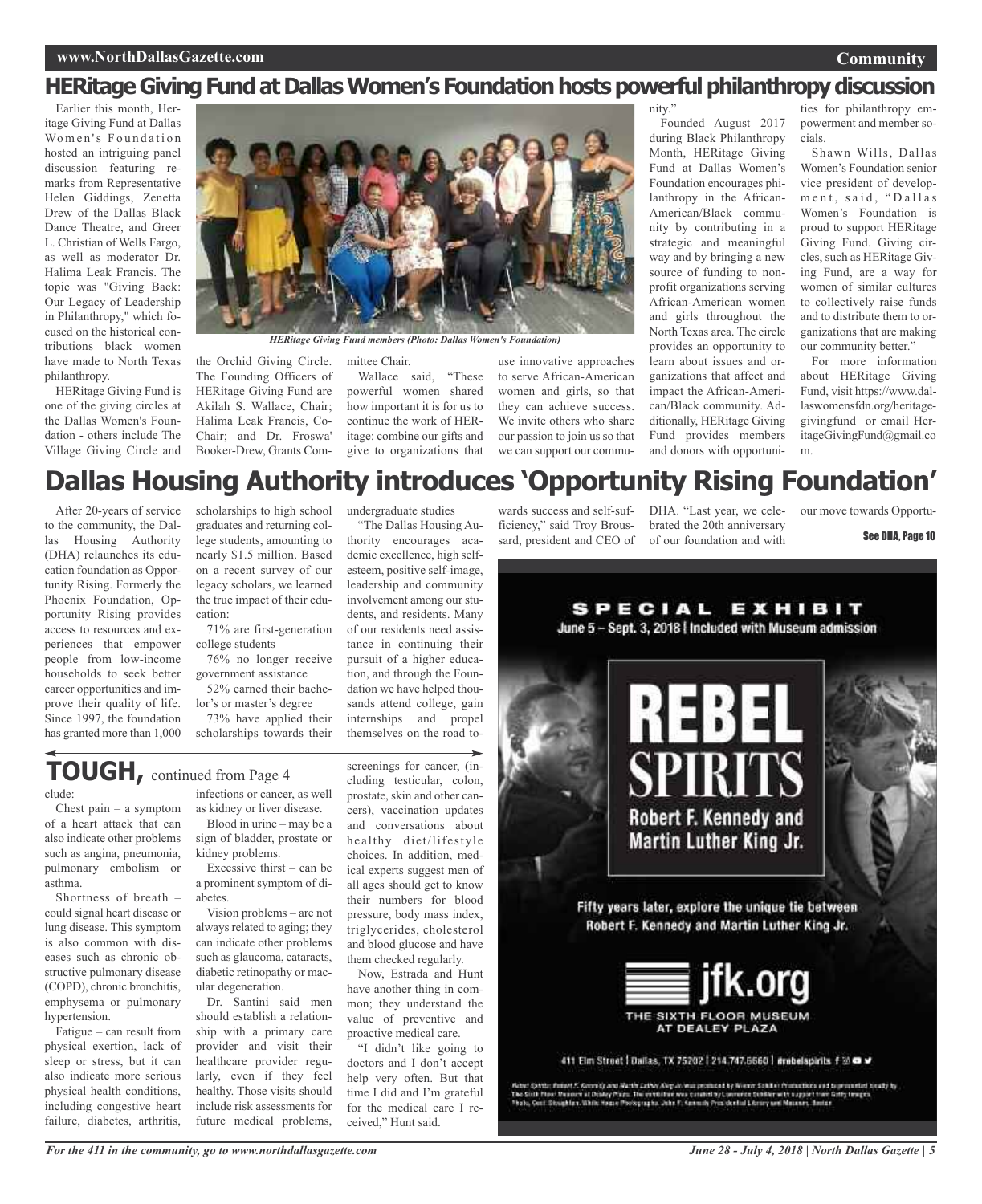## **Irving ISD resolution creates some hope for immigrants' future**

*Rachel Hawkins / ND*

*G*

By: Rachel Hawkins *NDG* Staff Writer

Trustee A.D. Jenkins addressed the topic of immigration and the fear it creates on June 18 during an Irving ISD school board work session meeting. Resolution: 17-18-22: To express support for immigrant students and parents was approved during the Irving ISD school board meeting the following Monday on June 25.

"This is something that is near and dear to my heart," Jenkins said. "I know for a fact that this is something that the board does not have jurisdiction over or something that can be guaranteed at all, I understand that. But me personally, I feel that this resolution written is a reso-



resolution of solidarity, and it's a resolution of 'hey I got your back'."

Irving ISD stated in the resolution their goals are to recognize and celebrate the rich diversity of students, staff and families within the ISD Community, including many who are foreign-born and recent immigrants to the United States.

minimal thing we can do as a board," Jenkins said. "I know that for a fact that our board does care about our students. Just as my three boys know that I love them, but there are times when you have to tell them personally that you do love them. What I'm hearing all the time is people saying why no one is talking about it, but there is a  up." lot of talk about it. But this is a time as a board member that feel like I should say something and I should step

"People are going around in fear," Jenkins said. "You may not hear it but just pay attention and observe what is happening."

In their resolution they also said, "The Board of Trustees of the Irving Independent School District hereby expresses its support of members of the IISD Community who are negatively impacted and reaffirms its commitment to strive to be an education-focused environment, free of insecurity and fear, for all its students."

Dr. Wanda Zamorano, a retired educator voiced her emotions and agreement for the resolution.

"I really appreciate the fact when Jenkins presented the resolution, I'm glad he used the words comfort, solidarity, and the board has their back."

In the 3rd whereas section Zamorano was glad he interjected the word 'value'.

"A few months ago there was a safe resolution that was not passed. You would think it would have been unanimous," Zamorano said.

Nell Anne Hunt, trustee for District 2, brought a similar proposal forward during the beginning of the school year.

"I agree with Mr. Jenkins, we find ourselves in situations where some of the students are documented and some are not.As a school we are to educate all students. This is a show of good faith, and let the kids know that they can come to school and learn."

In 1970 Zamorano started the Migrant Education Program.

"I have seen first-hand the Hispanic population, I know of the respect they have for the education system, and I have visited their homes," Zamorano said. I think because I have witness things in the 70s, it has brought me to where today that we need to reassure all students. Students need to feel a part of the system, and we want to see them be the most and the best they can be. Once an educator always an educator."

## **Rep. Johnson responds to SC decision regarding gerrymandered maps**

AUSTIN – In a 5-4 decision, the United States Supreme Court has overturned a federal district court's ruling that the Texas Legislature intentionally discrimi-

nated against minority voters when drawing some of the current Texas House and Congressional districts. The only district the Court has ruled needs to be redrawn is Texas

House District 90, a Tarrant County based district.

Texas State Representative Eric Johnson (D-Dallas), the Vice Chair of the Texas House Redistricting Committee, has released the following statement in response to the release of the Supreme Court's decision:

"The stakes for this upcoming midterm election and the 2020 election just got a lot higher thanks to the United States Supreme Court, a fact that will not be lost on minority voters. While this was by no means a good decision for

the minority voters of Texas, it should serve as a very loud wake up call as to exactly what's on the line in these next two general elections," stated Representative Johnson.

## **How a Stanford neurobiologist balances science and faith**

By Nathan Collins Stanford University News

To some, William Newsome might seem a tad unusual. He is not only a worldclass scientist who has made extensive contributions to the study of vision and the neurobiological underpinnings of choice but is also a churchgoing Christian.

Newsome, the Harman Family Provostial Professor and the Vincent V. C. Woo Director of the Stanford Neurosciences Institute, leads an institute devoted to understanding how the human brain gives rise to mental life and shapes who we are. He talked to Stanford News about growing up the son and grandson of Baptist ministers, the wonders contained in a single drop of water and how he bridges the worlds of science and religion.

**Did you feel any pressure from your family not to pursue science growing up?**

My father and mother were what I would call orthodox Christian believers, but they never created any barri-

ers between my interest in science and the Christian faith that they wanted to raise me in. I remember hunting for fossils with my father when I was a kid, and my father was particularly interested in new paleontological discoveries on hominid origins, things like that. So I had a healthy interest in both science and in matters of religious faith in my background. I've always been grateful for that.

**Was there a moment when you knew you wanted to actually pursue a career in science?**

I got really interested in biology early on. I had a great course from a great teacher in the ninth grade. I remember the first time I looked at an apparently, to my naked eye, clear drop of water – looked at it under the microscope and saw all these little bugs swimming and moving around in a clear drop of water. I was just enthralled by that and made up my mind right then and there I really wanted to be a biologist when I grew up.

**What tensions do you see between science and faith?**

There are two ways in which one could find tension. One, which I think is a red herring, is saying that the discoveries of science make religious faith untenable.

I actually think that most of the discoveries of science are open to a religious worldview. I think that the discovery of the big bang, for example, shows that our universe has not been in existence forever, that there was a moment where it started, and that's very consistent with the notion of creation in early Genesis stories.

The theory of evolution has been a flash point obviously. People have said that religious faith requires purposeful creation and evolution depends on random mutations and random events, so how can anything that depends on randomness be purposeful? That's a red herring. Scientists, including my own laboratory, use random events to purposeful ends all the time. That's why people who create good random

number generators are so valued in science.

**What is the real tension?** Where the real tensions exist are the habits of mind in science and the habits of mind in religion. In science, we want everything to be objective, so if I do an experiment properly in my lab it can be replicated anywhere in the world given the adequate conceptual background and technical expertise. In religion, we're searching for meaning and trying to construct and perceive patterns of meaning in our lives. There's some objectivity in that, but it's much more reliant on intuition, much more reliant on gut-level feelings.

**You've said that science is good for answering some questions, while faith or something** like it is good for<br>other questions, like **other questions**, **whether to get married.**

This is a favorite example, because when you marry someone you're really making a commitment. It's a declaration of hope, and yet there's no scientific experiment you can do that proves that this is the right person to marry. If you wait for scientific proof, you'll be waiting an awfully long time.

Now that doesn't mean that you check your brain at the door. You think really hard, but in the end you don't have proof and you have to take a step of faith.

**And yet scientists have tried to figure out what makes marriages work. Are there areas of overlap between science and religion?**

I think that there are definitely areas of overlap where you want to bring both kinds of evidence to bear. When I speak to religious communities of students at colleges or other events, I always tell them that your faith should be informed by science. It should not be replaced by science. Science can't bear that weight. It can't give you the things that you need from faith or well-reasoned philosophy. But your faith should always be informed by science.

**It sounds like in your faith community there's a** **lot of room for exploring different perspectives and challenging each other. There's something similar in how you've constructed the Neurosciences Institute – there's an interest in building community and merging different viewpoints. Is there a parallel?**

You know, I like science and I like running a lab, but the things that I like most are the personal relationships of trying to figure things out in a lab.

Deep down, I'm finding that I am like my father in important ways. I may be a pastor at heart. Community means a lot to me, and mentoring means a lot to me, and the personal relationships within science mean a lot to me. The politics, on the other hand, I frequently find offputting. My father really liked the personal aspects of ministry, but disliked the political aspect of church life. Amusingly, perhaps, I'm coming back around toward home after 50 years, realizing that I'm more like my father than I ever believed.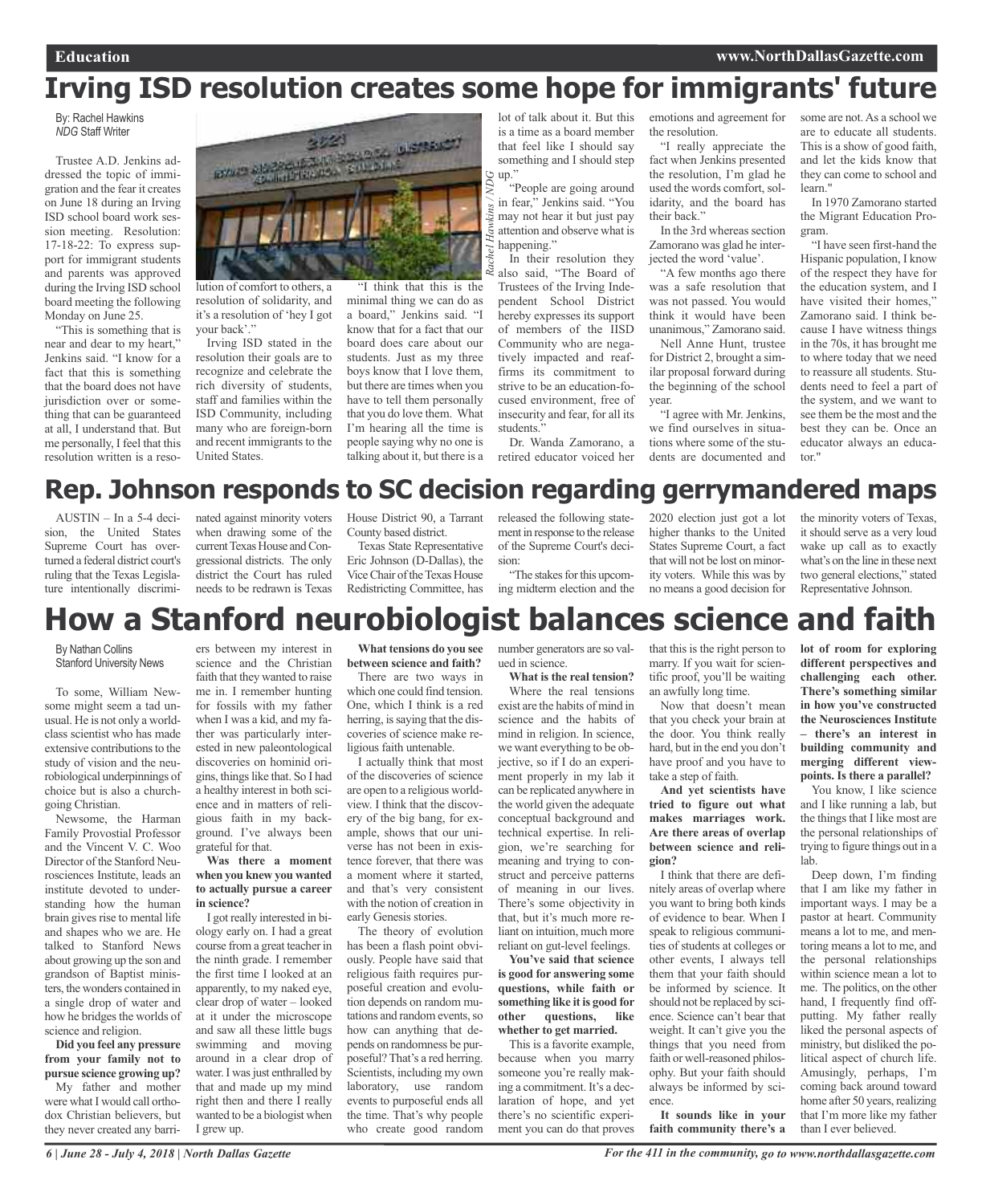### *Entertainmental <b>Entertainment* **Entertainment** *Carrollton & Plano* **Irving, Carrollton & Plano**

### **Let's Play Irving: Two input meetings scheduled for July**

There is no doubt: Irving's parks and trails, pools, recreation centers and sporting venues are popular. From swimming to soccer, running to family picnicking, Irving residents play and learn in these city-owned facilities. Recognizing the need to ensure Irving's facilities remain relevant, safe and ready to serve the city's future gener-

ations, Halff Associates has been engaged to conduct an extensive evaluation and to develop a Parks and Recreation Master Plan.

Residents are invited to provide input for the development of the Master Plan at Public Meetings scheduled this summer:

6 to 8 p.m., July 10, Lee Park Recreation Center,

#### 3000 Pamela Drive

6 to 8 p.m., July 12, Cimarron Park Recreation Center, 201 Red River Trail In addition, an online sur-

vey is available to residents to provide feedback. The survey is 19 questions long and should take approximately 10 minutes to complete.

Once completed, the Halff team and city staff will eval-

uate the feedback and data gathered to build a forwardlooking, prioritized master plan. The plan will include identified funding options and recommended programming, and will establish operational and staffing needs. The master plan will include a five-year implementation period, with a 10-year horizon outline.



## **Carrollton public library's summer reading program continues**

Rock out with the Carrollton Public Library by joining this year's Summer Reading Program: Libraries Rock, offering online access through READsquared. Age-specific programs are available for listeners (0-4), kids (5-9), tweens(10-13), teens(14-18), and adults (19+).

Track your reading hours online, earn points, and progresslevels. Points can be used to buy raffle tickets for prize packs, including items such as signed books, gift cards, and educational toys for listeners and kids; Amazon gift cards, backpacks, school supplies, VR headsets

and controllers for tweens and teens; and signed books, an Amazon gift card, a Kindle Fire 7, and a GoogleChromecast for adults. Visit the store on READsquared to see a complete list of prize packs and items included. Winners are drawn at the exclusive End of Summer Pool Party on

Friday,August 17 and posted online the following day.

Prizes are also earned for each level attained. Move up a level for every one hour of reading for listeners; two hours of reading for kids, tweens, and teens; or five hours of reading for adults. Level 10 completes the program, but keep reading to reach super levels and earn more points.

Register for the Summer Reading Program at carrolltonlibrary.READsquared.co m. Usernames from last year are still valid. Physical reading logs to keep track of books and minutes are also

available at both Libraries for those without internet access. The program runs through Thursday, August 16 and is sponsored by the Friends of the Carrollton Public Library. For more information, visit cityofcarrollton.com/library or call 972-466-4800 for registration assistance.

## **Nancy Lieberman Charities donates dream court to Plano**

Nancy Lieberman Charities has teamed with the Ira Kravitz Family to donate to Plano, TX a brand new Kids & Cops Dream Court. The new Dream Court will be located at 3380 Sherwood Dr. "I'm excited to have an-

other Dream Court in the Plano Community. I have lived here for almost 10 years and the children are so vital to our growth. We're proud to be able to give them a safe play space. I want to thank my friend Ira Kravitz for be-

lieving in our dream to unite communities with local law enforcement with our Dream Courts. Basketball Hall of Famer, Nancy Lieberman said.

"Plano once again is fortunate to have Nancy Lieber-

## **ARK,** continued from Page <sup>1</sup>

that theARK Group failed to construct a canopy for the building altogether.

Attorney Larry Friedman, of Friedman and Feiger, LLP, spoke this week with the *North Dallas Gazette* by phone. Friedman shed light on the degree to which he says ARK Group failed to honor its contract. According to him, in addition to ARK Group "shortchanging Barnett's establishments for 500 parking spaces," ARK Group violated several other building code specifications for the Toyota Music Factory.

"ARK Group signed a contract to build 50,000 square feet of mixed-use space. Instead, they built 27,000 square feet of mixeduse space. This is a shortfall of 23,000 square feet of entertainment space which constitutes a material violation on the part of ARK

Group," Friedman stated. He went on to allege other potentially eye-raising viola-

tions.

"We have substantial evidence that suggests that ARK Group played a shell game as it relates to obtaining occupancy certification from the City of Irving. It is well documented that ARK Group installed lighting fixtures and furnishings necessary to pass the City's inspection and then removed them shortly thereafter," according to Friedman.

Included in the lease agreement between ARK Group and Big Beats Dallas, is a clause allowing the City of Irving to step in as the landlord if the tenant establishes a breach of lease terms occurred.

In his argument, Friedman also refers to operating practices which ARK Group included in its lease with Bar-

nett that he says impaired Big Beat Dallas establishments from moving afternoon patrons out before the evening crowd.

"We believe that ARK Group impeded operations in a way that made it impossible for my client to manage shift changes effectively," he stated. Barnett's claim includes a significant dollar amount associated with lost revenues allegedly caused by ARK Group's obstruction.

### **Irving City Taxpayers Join the Suit Against ARK Group**

The legal battle between ARK Group and Barnett has gained even more force as local taxpayers in Irving have formed an advocacy group to dispute tax reimbursements due to ARK Group for construction expenses. Friedman, who also represents the Irving Taxpayers Matter, emphasized the developers must follow man Charities open another Dream Court. These courts offer a kid friendly place to exercise, have fun, and benefit from the life lessons of basketball," said Plano Police Chief Greg Rushin.

The Dream Court is 45-by-

the stipulations in the TIF contract to received reimbursement.

"The TIF contract states that if the developer commits any materials violations, reimbursement payments may be withheld," Friedman stated.

Taxpayers are demanding the City withhold TIF payments based on material building code specifications not met. Reportedly the ARK Group has received approval on an audit report submitted to the City. This audit was to substantiate the Group incurred expenses greater than \$160 million. However, \$44 million in reimbursement payments may be withheld based on violations identified by Barnett according to his legal team.

**Sentiments from the**

**Irving Community and Minority Contractors** Members of the Irving

community are strong supporters of their Honky-Tonk 75 feet with two brand new basketball goals, and features a high-performance Pow-

erGame™ surface from Sport Court® in signature Kids & Cops dark blue and steel blue colors. Its centerpiece is the Dream Courts logo, flanked

King in his battle against out-of-state developers.

"I've known Billy Bob Barnett for many years," said, Reverend Peter Johnson, a leader in the Irving community. "I grew up here during the Civil Rights movement, and I must say, Billy Bob embraces all people. I believe in his vision. I think what he is doing over there is wonderful; and, I wish the City would support him."

Other comments from the community which have come on the heels of this raging legal battle are from advocates aligned with the M/WBE (Minority and Women's Business Enterprise Program). The M/WBE program sets forth performance goals which urge Texas localities to fill City development contracts with minority and women contractors.

Charles Jackson, a local Chamber of Commerce by the brands of all four supporting organizations.

Over two million youth play on Dream Courts in the U.S. and Sport Court has been the partner to Nancy

### See COURT, Page 15

Member and M/WBE consultant, who is an advocate for contractors participating in the program stated that on average, "Minority contractors get less than 5 percent of city contracts."

Jackson mentioned the performance goal for most areas in the state is 30 percent.

"I must say the M/WBE Advisor for the City of Irving is great, but they still need to make developers accountable over there for meeting the 30 percent recruitment goal," according to Jackson.

Irving's NAACP Chapter President, Tony Grimes, was complimentary of the City of Irving as it relates to publishing bids and making application information accessible to M/WBE Program participants. However, Grimes was candid about his desire to see more M/WBE contractors obtain proposals.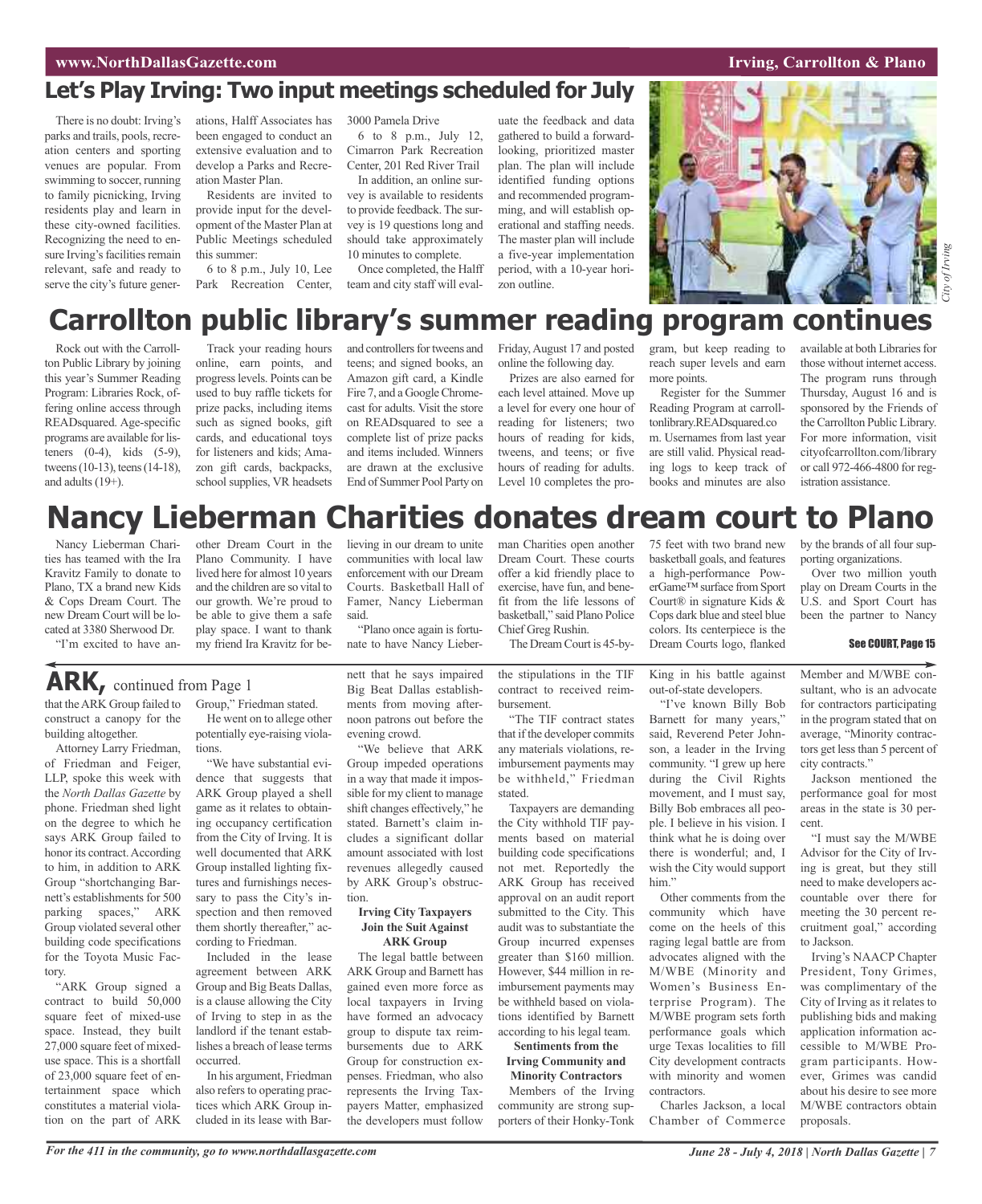### **City Briefs**

### **Addison**

The **Addison Kaboom Town!** will be held on June 3 from 4 p.m. to 11 p.m. at 4970 Addison Circle Dr., in Addison.

One of the country's most lauded and unique Independence Day celebrations is in Addison, Texas each year on July 3. Addison Kaboom Town!® powered by Stream, is a city-wide celebration, with a fantastic party in the 12-acre Addison Circle Park. Enjoy the event in the park or at many of Addison's 180+ restaurants and area hotels.

A complete list of watch parties will be available on the event website soon. The incredible Addison Airport Air Show can be seen from anywhere in town! The 30 minute long fireworks show is presented by Methodist Hospital for Surgery.

Concessions are available in the park. Guests are encouraged to leave coolers and bags at home to expedite entry into the park. Those choosing to bring coolers must limit the size to no larger than 16"X20"X12".

Absolutely no alcohol can be brought into or out of Addison Circle Park.Tickets are not required to attend the party in Addison Circle Park but admission is first-



come, first-served and admission is limited. For more information visit www.AddisonKaboomTown.com.

### **Dallas**

**Red, White and Boom** on the Bridge will take place on July 3 from 6 p.m. to 10 p.m. at Continental Avenue Pedestrian Bridge, in Dallas. This event will have music, the food, and the live fireworks. The free event has one of the finest views in Texas. For more information visit Facebook.com/events.

**Fair Park Fourth** will take place on July 4 starting at 3 p.m. at the Fair Park in Dallas. Fireworks will start

around 9:37 p.m. The State Fair of Texas Midway will open at noon featuring several rides, games, and concession stands. Admission tickets to the Midway can be purchased at the entrance gates for \$8, or online for \$5 by visiting BigTex.com. Parking for the general public is \$10 per car at Fair Park Gates 5 and 6. Beginning at 3pm, other (FREE) attractions will open up including water inflatables, games, a zipline on the Esplanade, rides, face painters and more! Starting at 6 p.m. guests should be sure to head to the Lagoon for live entertainment. Anchors Cynthia Izaguirre and Joe Trahan will host the pro-

gram from the Cotton Bowl. The prime-time television show will begin at 9 p.m. and is scheduled to feature special musical performances by recent "American Idol" contestant, Harper Grace and noted jazz trumpeter, Freddie Jones, as well as a few local stories produced specifically for the television program. For more information on Fair Park festivities, including museum information, visit FairPark.org.

### **Garland**

The **STAR-SPANGLED SPECTACULAR 2018** will be held on July 4 from 4 p.m. to 9:15 p.m. at Firewheel Town Center, in Garland. Don't forget your sunscreen and chairs/blankets. Patrons should carpool and plan to arrive early as onsite parking is limited. DART transportation will be available.

Family Fun Activities: 4 PM - 8 PM. Main Stage Entertainment with Hi-Defintion Band: 7 PM - 9 PM. Fireworks display begins at 9:15 PM

### **Irving**

The **Independence Day Fireworks Show** will take place on July 4 from 6 p.m. ro 10 p.m. at Lake Carolyn, in Irving. Scenic Lake Carolyn is the site for the evening festivities. Located along the south side of Lake Carolyn, the Fireworks Show offers a fantastic way to finish your Independence Day. Entry is free, but parking garages are \$10. Be sure to bring your own blankets, lawn chairs, and umbrellas. Leashed, well-behaved dogs are permitted at the festival, but must be removed prior to the fireworks display for safety. Attendees also are encouraged to ride the DART Orange Line to the Las Colinas Urban Center Station. A free shuttle service will transport attendees between the station and the event. For more information visit the Irving website.

### **Lewisville**

**Sounds of Red, White & Lewisville** will be held on July 3 from 6 p.m. to 10 p.m. Wayne Ferguson Plaza, in Lewisville. The City of Lewisville will hold a special multi-act concert event and fireworks show as part of Sounds of Lewisville - Sounds of Red, White and Lewisville Presented by Topgolf. The event and activities are free to the public. Fireworks will begin around 9:30 p.m. Best viewing areas for the fireworks show are Wayne Fer-

### **www.NorthDallasGazette.com**

guson Plaza and the surrounding areas in Old Town Lewisville. Attendees are encouraged to bring blankets and lawn chairs for their comfort. Well-behaved pets on a leash are allowed. Parking will be limited in Old Town. Attendees are encouraged to take the FREE shuttle from Lone Star Toyota of Lewisville Rail Road Park or Lowe's Home Improvement at Valley Parkway and I-35. Shuttle runs 5-11 p.m. Per shuttle policy, no pets or weapons allowed on shuttle buses. For more information call 972.219.3401 or visit SoundsofLewisville.com.

### **Richardson**

The **Family 4th Celebration** will be held on July 4 starting at 6:15 at Breckinridge Park, in Richardson. This traditional, patriotic salute is free and open to the entire community. Attendees are encouraged to bring picnics, blankets and/or lawn chairs and enjoy the evening under the stars! All grills brought to the park must remain on a hard surface, not turf! There will be bounce houses, a climbing wall, and other patriotic activities for the kids! For more information visit cor.net.com.

## **Texas Capital Bank donates fleet vehicle to the American Red Cross**

Texas Capital Bank generously donated a 2018 Dodge Promaster City Van to the American Red Cross North Texas Region to support biomedical services.

The Red Cross Dallas office is home to the North Texas blood processing center. After a donor gives blood, the donation is transported to the lab for processing and testing. Once the blood is ready for distribution, the new vehicle will deliver the blood to hospitals and, in turn, patients in need.

"Texas Capital Bank is proud to provide the Red Cross a vehicle to move their mission forward as they provide lifesaving resources to people in need,"



*(Left to right) Michelle George, assistant vice president & community relations manager, Texas Capital Bank, and Ronald Baker, executive vice president and manager, Texas Capital Bank, and American Red Cross Dallas board member, present the new vehicle to Diane Stephenson, senior officer - Corporate Partnerships, American Red Cross North Texas Region and Keith Rhodes, regional chief executive officer, American Red Cross North Texas Region. (Photo: Ilijah Mora / American Red Cross)*

Vice President and Director of Community Development and Corporate Social

said Effie Dennison, Senior Responsibility, Texas Capi-appreciate all that Red Cross tal Bank. "We are glad to be a Ready365 partner helping when disasters strike and

does to provide emergency services throughout the year."

The American Red Cross has a constant need to add to and update its fleet of disaster and biomedical services vehicles in order to carry out its lifesaving mission of helping those in need. On average, the Red Cross responds to nearly 64,000 disasters a year and these vehicles are used to transport both people and material assets where they are needed most.

"We are grateful for our partnership with Texas Capital Bank and their willingness to help fill this critical need," said Keith Rhodes, CEO, American Red Cross North Texas Region. "Whether during a largescale disaster or amid an everyday demand, like the constant need for blood, it is the generosity of our partners that enables the Red Cross to serve those in need."

The new biomedical services vehicle donation coincides with the June 11 launch of the American Red Cross Missing Types campaign encouraging first-time donors and lapsed donors to give blood. As part of the campaign, the letters A, B, and O – letters used to identify blood types – are disappearing from brands, social media pages, signs and websites to illustrate the critical role every blood donor plays. Learn more about the Missing Types campaign or visit redcrossblood.org to find a blood drive near you.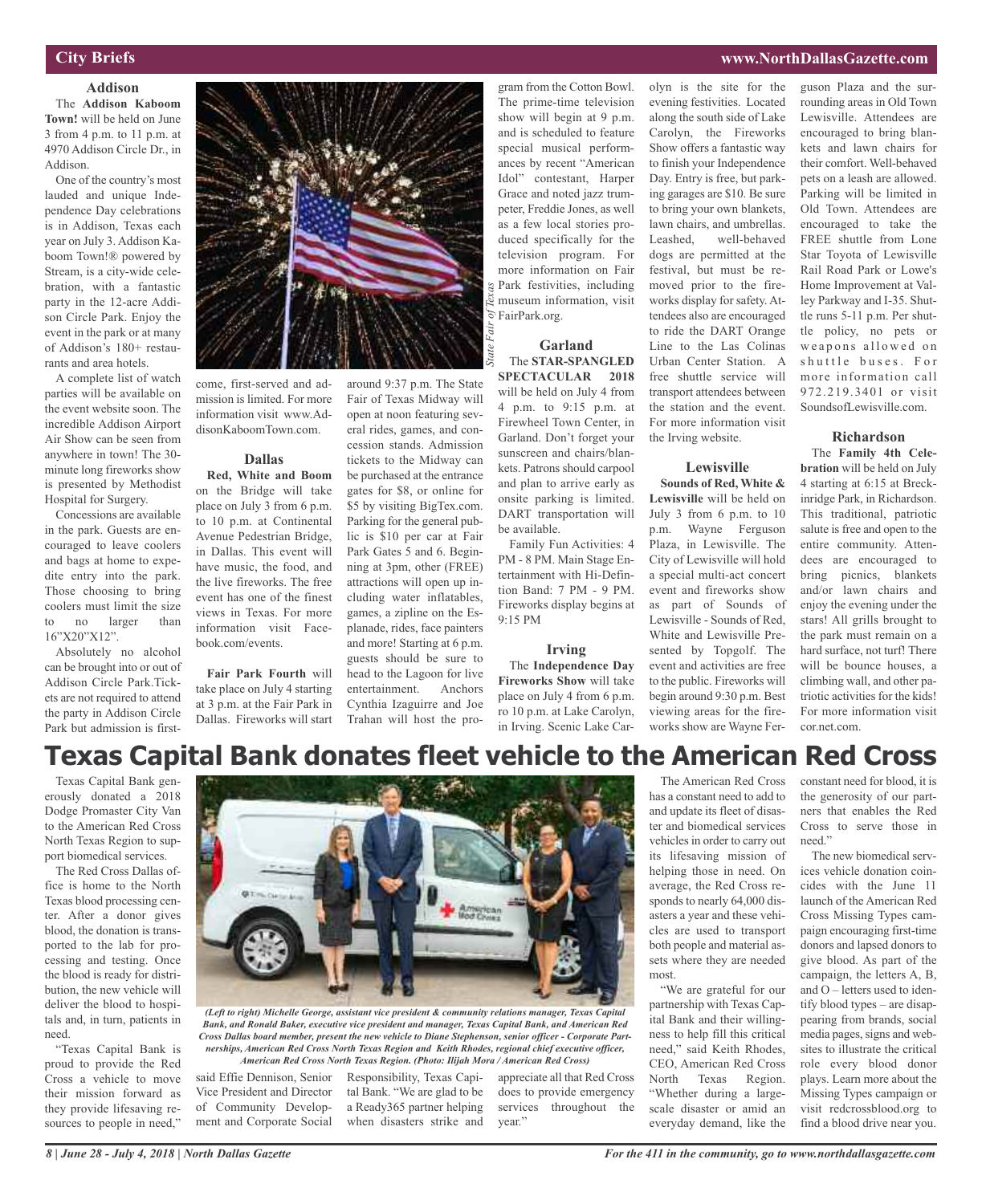## **Plans announced for the annual Fair Park Fourth celebration**

The City of Dallas, Friends of Fair Park, the State Fair of Texas, and WFAA-TV (Channel 8) invite everyone in DFW to celebrate America with a day of family fun and fireworks at Fair Park Fourth.

Starting at 12 p.m. on Wednesday, July 4, guests can enjoy live music and access to rides, games, and concessions within the State Fair of Texas Midway. Combining traditional jazz with New Orleans street marching style, the celebratory Razzmajazz Dixieland Band will be strolling the Midway from 3 p.m. to 7 p.m. Taking the stage under the "saddle" from 6 p.m. to 9 p.m., Bamboo Boat Band will put on an islandthemed concert near the fireworks-viewing area and the Top o' Texas Tower on



the Midway.

Admission tickets to the Midway can be purchased at the entrance gates for \$8, or online for \$5 by visiting BigTex.com. Approximately 35 rides and 12 games will be available on the Midway, as well as 14

concession stands including Fletcher's Corny Dogs and Stiffler's Mom's Cookie Factory. Costs for rides, games, and concessions will vary. During the Fair Park Fourth event, all proceeds from the Midway will be

Texas Scholarship Program. For more information about the State Fair of Texas, visit BigTex.com.

Free and open to the public, Fair Park Fourth will feature patriotic performances, entertainment, and concession stands, plus a spectacular firework show at approximately 9:30 p.m. On the Fair Park grounds, other attractions are available, including water inflatables, midway games, a zipline on the Esplanade, rides, face painters and more! Access to the Swan Boatsand additional concession stands will be available in Cotton Bowl Plaza starting at 12 p.m. and along Grand Avenue starting at 3 p.m. Starting at 6 p.m. guests should be sure to head to the Lagoon for live

the National Anthem at approximately 6:45 p.m. and a performance from the Dallas Winds at 7 p.m.

In addition to enjoying the Independence Day activities, attendees are invited to check out the variety of attractions housed in Fair Park year-round. Texas Discovery Gardens will be open from 10 a.m. to 7 p.m. Admission is priced at \$10 for adults, \$8 for seniors 60 and older, and \$5 for children age 3-11 – children 2 and under are free. Visitors can stop by and enjoy the blooming gardens, butterfly sanctuary, and nature exhibits all day long. The Children's Aquarium at Fair Park will be open from 9 a.m. to 7:30 p.m. Admission is priced at \$8 for adults and \$6 for children age 3 to 11 and seniors age 65 and

older, with free admission for children age 2 and under. Starting at 4:30 p.m., guests can purchase tickets for a discounted price of \$4. The Old Mill Inn restaurant and patio will be open from 11 a.m. to 9:30 p.m. The African American Museum will be open and offering free admission from 5 p.m. to 9 p.m. The Hall of State will be open and offering free admission from 10 a.m. to  $5 \text{ n.m.}$ 

Guests can view the fireworks show, sponsored by Oncor, from inside Cotton Bowl Stadium, the State Fair of Texas Midway, or various other locations throughout the Fair Park grounds. For more information on Fair Park festivities, including museum informa-

See FOURTH, Page 12

# donated to the State Fair of entertainment. Followed by **DCT's NATIONAL TOURING PRODUCTION** How I Became a Pirate

Чинан Массан



## **JUNE 15 - JULY 8** Recommended for ages 4 and up

Ahoy matey! It's time to sail off on a swashbuckling musical excursion with Jeremy Jacob and his new pirate friends. A story of adventure and finding one's own heart-a path that can't be found on any map!



 $77XU$ 

*NDG Entertainment Ticket Giveaway!!! Visit us on Facebook to win tickets to the the hottest events in Dallas/Fort Worth!!!!*

*Do you have an upcoming event? Contact NDG Entertainment at marketing@northdallasgazette.com*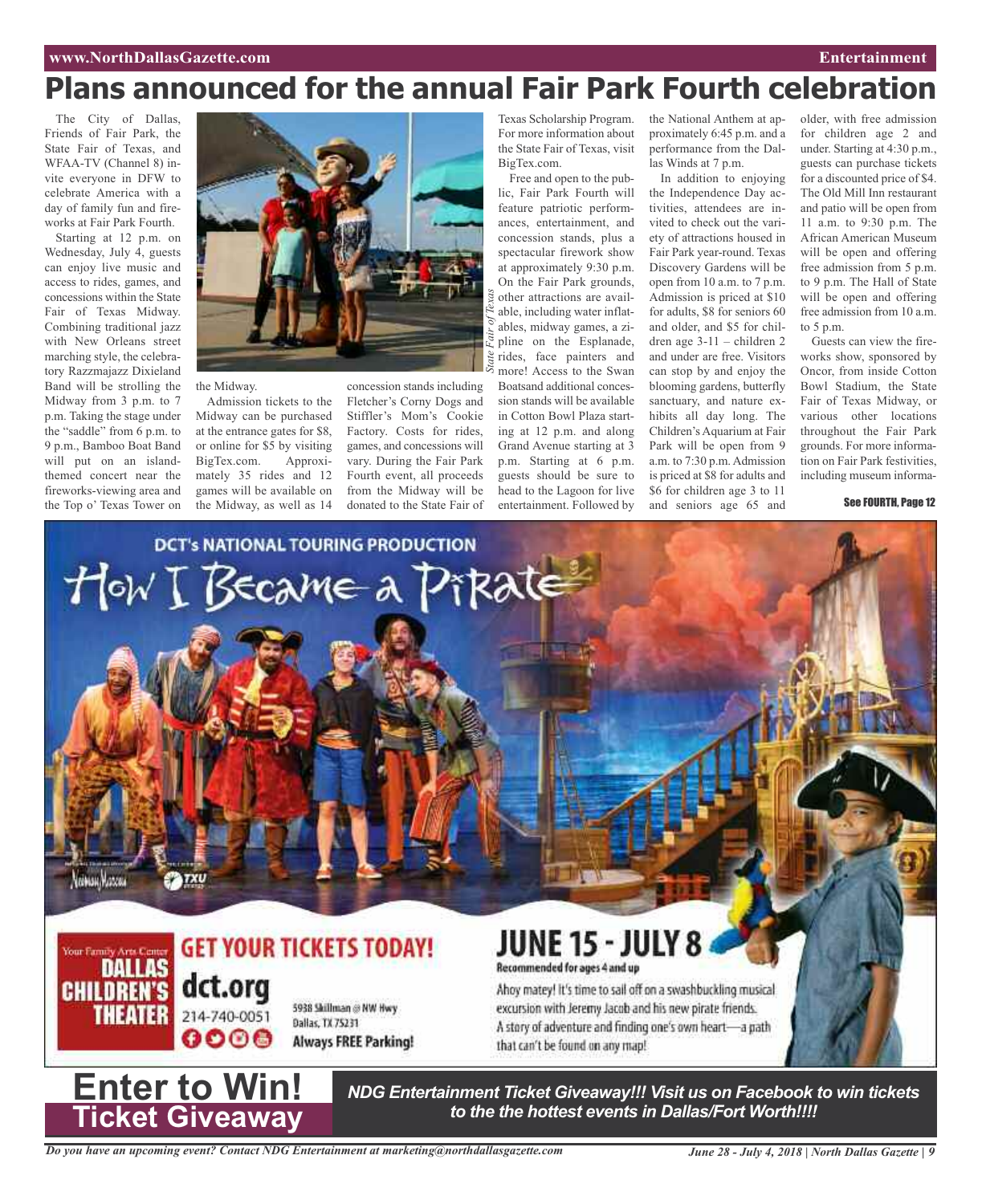# **Film Review: Fans of the franchise will love Jurassic World: Fallen Kingdom**

### By Dwight Brown NNPA Film Critic

Lions and tigers and bears, oh my. Tyrannosaurus, velociraptors and brachiosaurus—run for your lives. The cloned dinosaurs from the theme park Jurassic World are in trouble on the volcanic isle of Isla Nublar, which is erupting, spewing hot lava and emitting a deadly ash cloud. If they aren't rescued, they will die. That's the premise in this sequel to "Jurassic World" (\$1.7B at the box office). The question is this: Will this follow-up to the wildly successful "Jurassic World" be enough to hook action/adventure/sci-fi fans and reel them into the theaters?

Colin Trevorrow, the director of Jurassic World, passes on direction duties to Spanish filmmaker J.A. Bayona ("Orphanage," "The Impossible"), and the difference in style is negligible. Trevorrow writes the script with Derek Connolly ("Jurassic World," "Kong: Skull Island"). Editor Bernat Vilaplana worked with Bay-



*Bryce Dallas Howard (left) and Chris Platt star in "Jurassic World: Fallen Kingdom." (Universal Pictures)*

ona on "The Impossible," as did cinematographer Oscar Faura. Composer Michael Giacchino won an Oscar for his original score for the animated feature "Up". Add in creature sculptor WayneAnderson ("Underworld: Blood Wars") and it's no wonder that the footage rips along at a breakneck pace, with wondrous views of a paradise island being ravaged by 700 degree orange liquid rock and ancient beast clones running rampant. Everything is neatly coordinated—right down to the last scream for help.

Three years have passed. Isla Nublar, an isle 120 miles west of Costa Rica that housed the now abandoned reptile theme park, is desolate except for lush green vegetation and gigantic beasts. The Dinosaur Protection Group, run by former theme park manager Claire Dearing (Bryce Dallas Howard, "Jurassic World," "The Help"), is out to save the gigantic animals. They aren't as aggressive as PETA, but they're dedicated.

Claire is approached by the duplicitous Eli Mills ("Rafe Spall,"" Life of Pi," "The Big Short"), who has a plan to relocate the behemoths to a sanctuary, but not out of the kindness of his heart. Dearing is pulled into the mission. She enlists her ex-boyfriend Owen (Chris Platt), who trained some of

the less hostile and very intelligent velociraptors. A techy/hacker, Franklin Webb ("Justice Smith," "The Get Down"), and an equally young paleo/veterinarian, Zia Rodriguez (Danielle Pineda, TV's "The Detour"), become part of the A-team. Of course, nothing goes as planned.

The simple premise hovers around animal rescue. Working within that blueprint, the film moves quickly to add in a chain of action scenes, daring escapes, fist fights, dinosaur wrestling matches and some graphic violence (a man gets torn apart, so be wary of bringing really young kids to this movie) as it builds into several crescendos. Just as you think there can't possibly be more mayhem or another challenge, there is; not ad nauseum, but it's enough to make you shell-shocked.

The bad guys want to use the behemoths for an evil purpose that involves weapons of destruction. All of the subterfuge, angst and cause célèbre animal rights activism is a ploy to whip the audience's emotions into a frenzy. On some levels it works. But most astute viewers will understand that there is no moral theme of any consequence in this reptiles gone wild orgy.

The relationship between Claire and Owen is fun, until they do stupid things like kissing in the middle of an action scene. The two leads have charisma and you like them regardless. Spall as Mills gives you a fitting antagonist to hate, and you hope he gets his just rewards. Ditto for Toby Jones who plays Mr. Eversol, a trafficker, and Ted Levine, as Ken Wheatley, the vile man who heads the rescue and misleads Claire. Smith provides some comic relief as Webb the nerd who hates to get his feet dirty. And, Pineada shows spunk as the brainy and fearless Rodriguez.

It's obvious the dinosaurs aren't real, but thanks to the special effects and photography, with a gigantic assist from the sound effects department (Marti Albert sound effects editor), your nerves will get frayed. You'll jump out of your seat or sit with dread as you watch gnashing teeth bear down on human flesh. Also, a shout out to the vivid images of the volcano and the gorgeous shots of the island which perfectly set up the atmosphere for a verdant paradise gone wrong.

The 128 minutes roll by and you'll feel like you just got back from a tour of duty in the war-torn jungles of some tropical island nation. Your adrenalin will be high. Your thoughts will race. You will not feel like you just watched the most innovative action/adventure/sci-fi film in the world ("Avatar"), but you'll have to admit that "Jurassic World: Fallen Kingdom" worked its magic in its own way, even if its aura doesn't have a longlasting effect.

*Dwight Brown is a film critic and travel writer. As a film critic, he regularly attends international film festivals including Cannes, Sundance, Toronto and the American Black Film Festival. Read more movie reviews by Dwight Brown here and at DwightBrown-Ink.com.*

### from 10 North Texas school districts and five charter schools. The top scholarship awards are:

The Albert C. Black, Jr. Scholarship Award, which honors a deserving high school graduate who has demonstrated academic excellence, high self-esteem, outstanding leadership, community responsibility and who will be attending a four-year institution.

The Troy Broussard Leadership Award, which honors two (2) deserving students (one male and one female) who have demonstrated exceptional leadership in their community and school. The recipients of this award will attend a four-year institution of higher learning.

**DHA** continued from Page <sup>5</sup>

nity Rising, we are strengthening our focus on higher education for the benefit of DHA residents, families and our broader North Texas community."

### **Vision**

Opportunity Rising has a vision that includes an audience that is much larger than DHA and its students. In fact, the vision extends to include all of us who are affected by poverty. The vision statement explains that Opportunity Rising is founded in the belief that education is a key to ending poverty and that everyone deserves an opportunity to pursue a higher education and lifelong learning. The foundation invests in education and learning opportunities so that everyone has access to the necessary resources for academic and professional success, leading to an improved quality of life.

The core values of the foundation include the importance of collaboration, hope, inspiration, learning, and motivation. As a group, the collaborative effort of Opportunity Rising's leadership, donors, and former and future scholars provides the opportunity for success and thus, the elimination of poverty. Further, it is with hope and inspiration that students and supporters can truly believe in the future that we can believe in the



reality of powering success through education. At the center of these values is the belief in the power of education and the strength to persevere.

**Opportunity Rising Awards**

In 2018, Opportunity Rising assisted nearly 2,000 students - all of whom are Dallas Housing Authority residents - with scholarships, internships, mentorships, and other learning opportunities. On Thursday,

June 14, the DHA awarded 37 of those students with nearly \$70,000 in scholarships at their Opportunity Rising Foundation Scholarship Awards Banquet (previously the Crystal Awards Dinner). The awardees were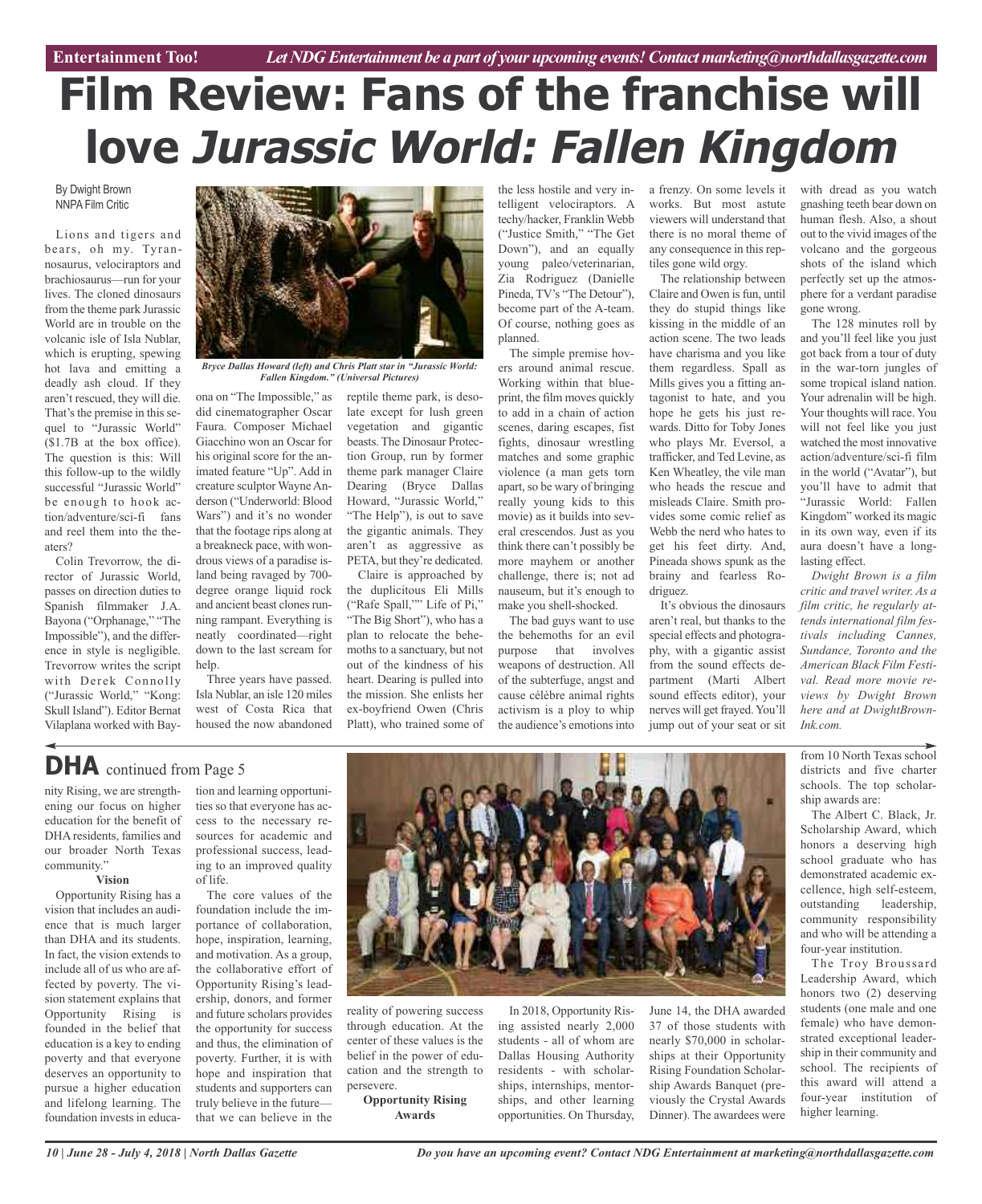## **NDG** Book Review: Shapeshifters: A Journey Through the Changing Human Body

### By Terri Schlichenmeyer

Change, they say, is good. It's the opportunity for growth. It's a chance to take a breath, reassess, reconfigure. It makes the landscape look fresh; it also muddies the waters. And yet, you bounce back and, as you'll see in "Shapeshifters" by Gavin Francis, so does your body.

Summer, spring, fall, and winter. Whether by looking through your window or through your newspaper, you know that seasons come, change happens, and each new thing is connected to all others somehow.

Ever since medical school, Gavin Francis has found



such connections – especially those within the human body – to be things of "reverence, the unfolding of a kind of joy…"

Take, for instance, our

### very beginnings, and birth. On a mother's part, says Francis, pregnancy is proof that we aren't in charge of our own bodies, and it's physically hard on the woman who endures predictable, but sometimes unpleasant, changes. Of course, a fetus isn't exactly having fun during pregnancy, either, and in between the two, there's puberty, which is infamously difficult.When that hits, says Francis, puberty wreaks drastic changes in a teen's body and in his mind, and those changes can extend well into a person's

Speaking of age, no matter how many skin-care prod-

twenties.

ucts you use, darn it, your skin will never be restored to that of your youth. There's an explanation for the old "hair turned white overnight" myth. And because there are different kinds of memory, there are different ways of remembering.

Natural change is one thing, but Francis also touches upon change we cause ourselves: we can ensure that our genders match our brains, for example. We can sleep, or not, or need more if we fly across time zones. We can diet, take drugs, and work around lack of limb. We can laugh; "…most cultures," Francis says, "have stories of muscle-bound strongmen"; and one in four Americans has a tattoo. And just so you know (because about a quarter of all tattooed folks regret their ink), the removal of said ink hurts way more than it did when you got the tat to begin with…

Don't let the contemplative tone of "Shapeshifters" fool you. Don't let it lull you into believing that this book is like a meditation. Really, it's more like being at a fireworks extravaganza: every few minutes, there's a chance to say "Wow!"

Now, admittedly, author Gavin Francis writes with a pronounced sense of serenity, and a feeling of reverence

that he admits to, early in this book. That belies its liveliness: here, you'll read topical philosophy and history before you meet pseudonymous patients who must learn how the human body deals with various kinds of physical and mental changes, welcomed or not. It's in the ensuing and inevitable facts and observations, as Francis shares them, that you'll have abundant chance to be genuinely amazed.

We humans, as you'll see in "Shapeshifters," are predictable, unique, and resilient. We are alike and different and change, as they say, is a good thing.

And so is this book.

## **Trump, GOP get failing grades on new tax law**

### By Frank Clemente

This is the time of year for final report cards, so it's a good time to grade President Trump and Congressional Republicans on their massive tax cuts mostly benefitting the wealthy and corporations. Six months after enactment, their new tax law is seriously underperforming, failing to achieve passing marks in one important subject after another.

**Tax Fairness:** Once the law isfully phased in, 83% of the benefits will go to the wealthiest 1%. Those onepercenters will get an average tax cut of over \$50,000 this year. Folks making under \$86,000—the bottom threefifths of the income scale will get only about a dollar a day.

**Increasing Worker Pay:** Trump and other Republicans claimed that giving corporations huge tax breaks would help workers, going so far as to guarantee them a \$4,000 pay raise. Unfortunately, only 4% of American workers are getting any kind of payout tied to the corporate tax cuts.

Most of those are one-time bonuses, not permanent wage hikes, and few are anywhere close to \$4,000. Moreover, the government reported last week that average real hourly wages for four out of five workers in the private sector have actually gone down over the past year.

**Sharing theWealth:** Only 402 of the nation's six million employers have announced any plans to share their tax cuts with employees through bonuses or wage hikes. The total is estimated at \$7 billion so far. But that pales in comparison to the \$77 billion in tax cuts that just 156 corporations we have estimates for are getting this year.

Meanwhile, since the tax law was enacted, corporations have announced nearly \$500 billion in stock buybacks that principally enrich their CEOs and other wealthy shareholders. So, corporations are spending 69 times more benefitting speculators on Wall Street than they are on bonuses and wage hikes boosting workers on Main **Street** 

**The High Cost:** When the tax cuts were signed into law, budget experts figured they would cost \$1.5 trillion over 10 years. That price tag has since ballooned to \$1.9 trillion. That big bill pushes up the deficit, which Trump and congressional Republicans aim to reduce by cutting Medicare, Medicaid, Social Security, education, nutrition and other public services vital to working families. What a cruel exchange: cut taxes mostly for the rich and Wall Street, then pay for those tax cuts by cutting health care and retirement for working families.

**Protecting Health Care:**

The Trump-GOP tax plan weakens a key part of Affordable Care Act (ACA) and uses the savings to pay for tax cuts that mostly benefit the wealthy and corporations. The result: 13 million Americans will lose health care coverage by 2025, and insurance premiums for ACA health plans will spike by 10%, on average, most years for the next decade.

Drug companies, on the other hand, make out like bandits, as they always do. Five pharmaceutical giants will together get an estimated \$6 billion tax cut this year. The industry will save tens of billions more in the future from a hefty U.S. tax discount on their accumulated offshore profits. Big Pharma received this tax handout after recently jacking up the prices to consumers of some of their most widely-prescribed drugs by as much as 14 times the rate of inflation.

**Learning from Mistakes:** Despite these disastrous results, Trump and his GOP allies want to repeat their mistakes by passing a second round of tax cuts, which would once again highly favor the rich. The most frequently suggested form of this "Round 2" tax cut would give over 40% of the benefits to the richest 5% of families, those making over \$290,000 a year. It would cost another \$650 billion, further imperiling important public services.

To get passing marks on how well they address the needs of the American people, Trump and his Republican allies need to repeal their tax cuts for the wealthy and corporations. Then we could use that money to fix roads

and repair bridges, build schools and make college more affordable, expand broadband and ensure cleaner water, and expand quality health care to all and ensure secure retirements. But if Republicans refuse

to improve their failing grades on this most basic test of good governance, the American people may decide to expel them from office.

*Frank Clemente is executive director ofAmericansfor Tax Fairness.*

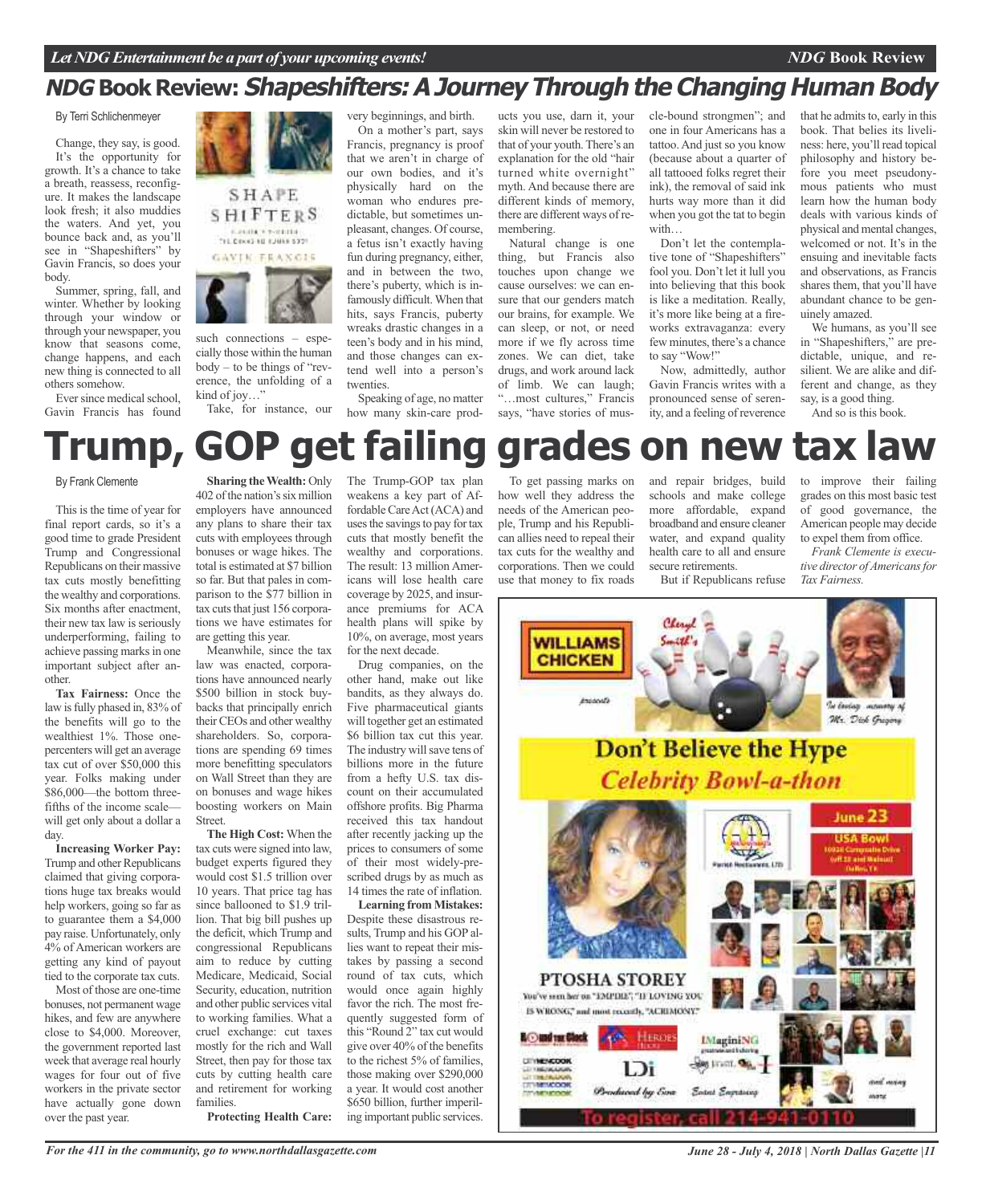## **Checking the narrative on Black women's leadership: It's not only time to court Black women's votes, but also support them as candidates**

By Glynda C. Carr and Kimberly Peeler-Allen

In a recently published *Rolling Stone* article, recording artist Janelle Monae exposes a disconcerting, yet largely universal awareness shared by Black women seeking to exercise power: when we reveal ourselves to be human and inevitably imperfect, we are too often labeled unworthy and incapable of leading. It's why, Monáe says, she spent the better part of a decade masking herself behind the persona of an android named Cindi Mayweather.

Monáe's unusual response to coping with this awareness may be unique to entertainment, but her acknowledgment speaks broadly to the very harsh, extraneous judgments that women-particularly Black women-face when they attempt to lead. These judgments were on full display in a recent New York Magazine article that ostensibly explored the campaigns of the two women-Stacey Abrams, who is Black, and Stacey Evans, who is White-running to become Georgia's Democratic gubernatorial candidate. What the article manages to offer, however, is litany of de-

meaning characterization of Abrams, including suggesting that she is "uppity," financially ill-equipped, hard to relate to and unmarriageable. In short, the article is a regurgitation of some of the most demeaning and hostile labels that Black women come up against whenever they attempt to claim seats of power.

Progressives need to pay attention, because these imbalanced judgments are not only unfair, but also defeating in a age when Black women are an indispensible, and perhaps the most critical factor in Democrats prevailing come November. If we don't check and challenge false narratives about the character and viability of Black women candidates seeking to serve at all levels of government in all types of communities, we will no doubt spend the next two years once again analyzing what went wrong.

Politics is inherently a word war between competitors, but the tenor of the criticisms hurled at Abrams reads especially personal and especially coded. Left unchecked, there is a real risk that these immaterial characterizations will overshadow the strength of her qualifications. Abrams, who served eight years in the

state legislature before stepping down to run for governor, is by far the most accomplished of the candidates vying for the top of Georgia's Democratic ticket. As house minority leader, the Ivy League-educated attorney blocked efforts to raise taxes on the poor and working families; protected access to reproductive healthcare; and passed legislation in support of grandparents and other kin raising children. She also started the New Georgia Project, which registered more than 200,000 voters over two years. Her vision for Georgia includes universal pre-K, livingwage jobs and criminal-justice reforms that level the field for all the state's residents.

In short, Abrams has the kind of leadership experience, legislative track record, relatable story and vision for the state that voters across the board should be eager to support. But with the May 22 primary just weeks away, She has had to spend a good deal of time talking about her debta situation wrought largely by her need to support family members in need-instead of her vision for a new Georgia. The distraction is vexing for many reasons,

### including that debt is not a disqualifier for holding office. If it were, a majority of our elected officials-most especially our current president-would never have been elected.

The irrelevant scrutiny experienced by Abrams is hardly isolated. Black women candidates and elected officials face a litany of race- and gendercoded criticism about perceived shortcomings that are never mentioned in examining the qualifications of other candidates.

Too often, Black women seeking leadership are labeled with false narratives that paint them as angry instead of impassioned, financially irresponsible instead of willing to stretch their resources to help others, or young and inexperienced instead of ambitious and trailblazing. Recent examples of this are plentiful.

When St. Louis, Missouri, Treasurer Tishuara Jones lost her 2017 bid for mayor by just 888 votes against an establishment candidate with much deeper pockets, the city paper's editorial board wrote that "a dose of humility" might have made voters more supportive of Jones' candidacy. And when Lauren Underwood announced her candidacy for the Illinois 14th District U.S. House seat, many in the Democratic power structure were quick to write her off as non viable even though she grew up in the district and previously served as a senior advisor to Department of Health and Human under President Barack Obama. Despite this criticism and a corresponding lack of Democratic establishment support, in March, Underwood took 57 percent of the Democratic Primary vote to beat out her six opponents-all men.

In November, Underwood, Abrams and hundreds of other Black women running for office across the country will face off against their opponents for local, state and national offices. Many of these women exemplify the kind of promising, proven leadership that progressives say they want. But if we refuse to challenge and correct damaging, false narratives about Black women's leadership abilities-and records-we will ultimately deprive our towns, cities, states and country of the elected officials who are most connected, committed and able to address the inequities and divisions chipping away at our democracy.

There's a lot on the line in 2018. If creating a fair, equitable and tolerant country is truly our goal, then we must make an urgent stand and put our resources behind candidates who embody these principals. That means not only courting Black women's votes, but also supporting them as candidates who eager and ready to provide the kind of strong, effective leadership that can help turn our country around.

*Glynda Carr and Kimberly Peeler-Allen are cofounders of Higher Heights for America is a national organization building the collective political power and leadership of Black women from the voting booth to elected office. For additional information visit: http://www.higherheightsforamerica.org.*



Crown Castle is proposing to 148-foot self-support telecommunications tower at the following site: 300 N Washington Ave., Dallas, Dallas County, TX 75226; 32° 47′ 17.80″ N 96° 46′ 28.28″ W. Crown Castle invites comments from any interested party on the impact of the proposed action on any districts, sites, buildings, structures or objects significant in American history, archaeology, engineering or culture that are listed or determined eligible for listing in the National Register of Historic Places and/or specific reason the proposed action may have a significant impact on the quality of the human environment. Specific information regarding the project is available by calling Monica Gambino, 2000 Corporate Drive, Canonsburg, PA 15317, Monica.Gambino@Crown-Castle.com, 724-416-2516 within 30 days of the date of this publication.

Crown Castle is also notifying any interested party that believes the proposed action may have a significant impact on the environment that a Request for Environmental Review (Review) may be submitted to the Federal Communications Commission (FCC). Such Request may only raise environmental concerns. Information regarding the project may be found under file number A1106323 on the FCC website www.fcc.gov/asr/applications. The Request must be filed with the FCC within 30 days of the notice being posted on the FCC website. The FCC strongly encourages that all Requests be filed electronically at www.fcc.gov/asr/environmentalrequest. Requests may also be mailed to: FCC Requests for Environmental Review, 445 12th Street SW, Washington, DC 20554, ATTN: Ramon Williams. The Request must also be served upon Crown Castle by mailing a copy to 2000 Corporate Drive, Canonsburg, PA 15317 ATTN: Legal Department."

## FOURTH, continued from Page 9

tion, visit FairPark.org.

For the seventh consecutive year, WFAA will present a one-hour Texas-sized salute to America's birthday from historic Fair Park. Anchors Cynthia Izaguirre and Joe Trahan will host the program from the Cotton Bowl. The primetime television show will begin at 9 p.m. and is scheduled to feature special musical performances by recent "American Idol" contestant, Harper Grace and noted jazz trumpeter, Freddie Jones, as well as local stories produced specifically for the program. The broadcast also features the

evening's annual live fireworks display, backlit by the Dallas city skyline beyond Fair Park.

Parking for the general public is \$10 per car at Fair Park Gates 5 and 6. There will be two entrances to the State Fair of Texas Midway, with one near the Children's Aquarium and the other close to the Fair Park Coliseum. Gate A to the Cotton Bowl will open at 5 p.m., with gates B, D, and M opening closer to the start of the fireworks show. Produced by Pyrotecnico, the fireworks display will begin at approximately 9:30 p.m.

**TISEO PAVING COMPANY** 419 E. Hwy. 80, Mesquite, TX 75150 Tel: (972) 289-0723 Fax (972) 216-5637 www.tiseopaving.com

Performing Concrete Street Paving in the Metroplex Area We Accept Subcontracting Bids For All Public Works Projects in the Dallas Area. We Are Accepting Applications for Concrete Mixer Drivers and Heavy Equipment Mechanics

**Equal Opportunity Employer**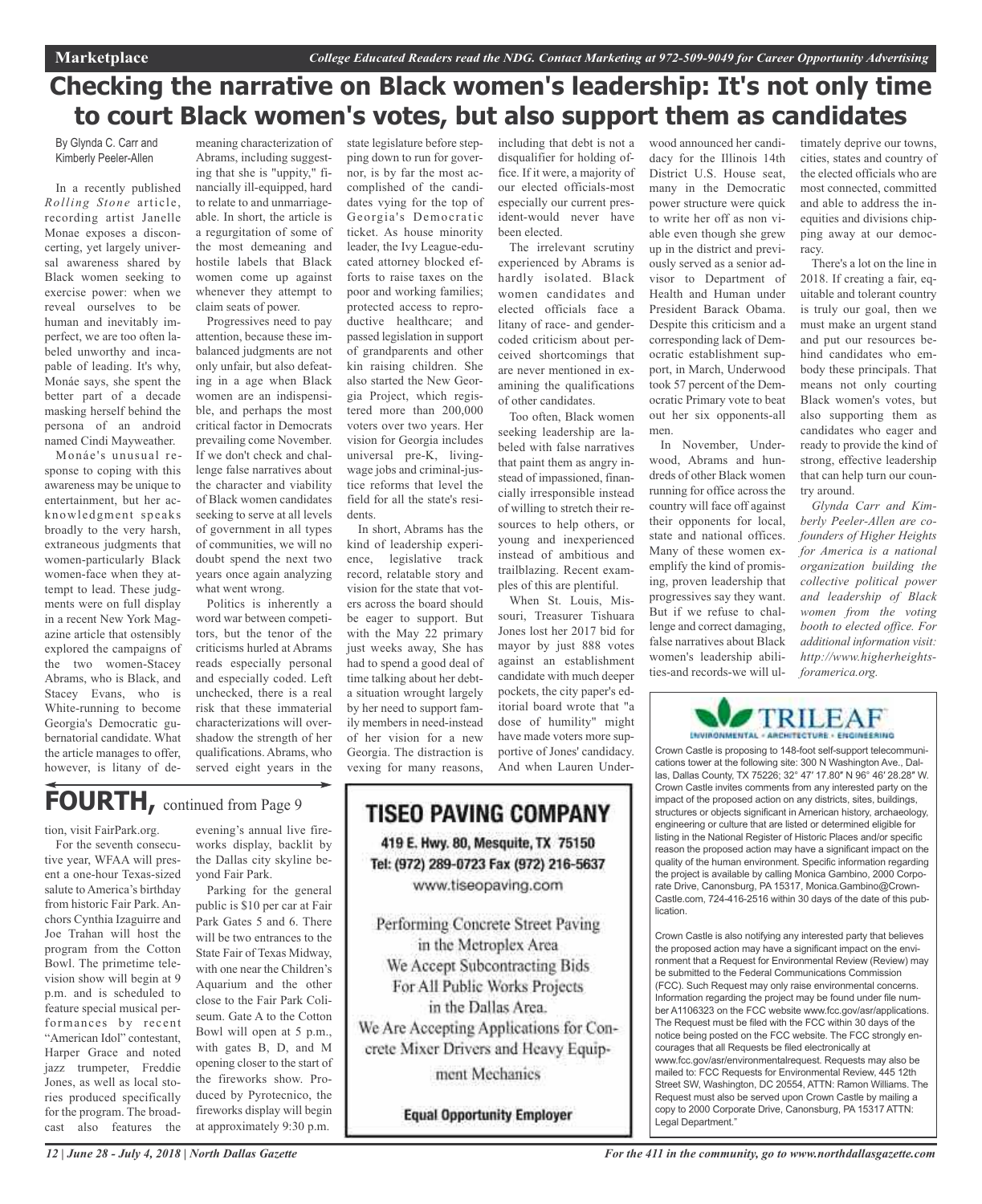## **Upcoming DFW area job fairs**

**Application deadlines approaching Police Officers**

The City of Garland is looking for newly appointed Police Officer Recruits. The application deadline is June 29 by 5 p.m. Lateral Transfer program is available to qualifying current or prior police officers. Officers must be willing to respond to citizen calls for service, enforce criminal and traffic laws, reduce crime and fear of crime within the City of Garland. For more information visit the CityofGarland.com/employment .

### **June 29**

**Job Fair of Dallas** The Job Fair of Dallas will be held on June 29 from 10 a.m. to 1 p.m. at pin Embassy Suites by Hilton – Dallas DFW Airport North, in Grapevine. Plan to attend and meet face-toface with several of the Dallas area's finest employers. All of the companies at our job fairs have open positions they are seeking to fill. Positions in the following areas are typically available:

Sales, Customer Service, Call Center, Management, General Business, Marketing, Retail, Administrative, Insurance, Banking, Engineering, Accounting, Finance, Education, Law Enforcement, Government, Military, Hospitality, Human Resources, Technicians, Telemarketing, Healthcare, IT, and more.

### **July 7 Harley Job Fair**

Harley-Davidson of Dallas is hosting a Job Fair on July 7 starting at 8 a.m. at Harley-Davidson of Dallas, in Allen. Are you Awesome? Love Motorcycles? Looking for a lifestyle and not just another 9-5? We got it! Come in and apply! Hiring for all positions! Be sure to bring plenty of resumes and dress professionally.



### **July 10 Dallas Job Fair**

Dallas Job Fair hosted by JobFairX will be held on July 10 from 11 a.m. to 2 p.m. at Sheraton Dallas Hotel by the Galleria, in Dallas. Live interviews in Dallas, TX with AT&T, Lockheed Martin, Starbucks, American Airlines, City of Dallas, Vasayo, Texas Health Resources, Kroger, Maverick Enterprises Inc., T-Mobile, Bank of America and many more! 250 plus jobs available at this event.

### **July 11 Dallas Job Fair**

A Dallas Job Fair will be held on July 11 from 11 a.m. to 2 p.m. at Doubletree by Hilton Dallas-Market

> **Attention Suppliers of Goods, Services and Construction Review Competitive Opportunities at https://garlandtx.ionwave.net www.garlandpurchasing.com 972-205-2415**

GARLAND

**REWARDING CAREER?**

**PURSUE A CAREER AS A POLICE OFFICER OR FIREFIGHTER!**

• Competitive wages<br>• Array of benefits<br>• Education incentive pay<br>• ...and more

REGISTER ONLINE TO TAKE THE CITY OF IRVING'S NEXT CIVIL SERVICE ENTRANCE EXAM

*www.cityofirving.org*

*The City of Irving does not discriminate on the basis of race, sex, religion, age or disability in employment or the provision of services.*

strongly recommended that attendees arrive at the career fair no later than 11 a.m., wear business professional attire, bring at least 10-15 copies of your updated resume, and display an engaging and motivated attitude. There will be interviews from over 10 companies from companies ranging from small local businesses clear to Fortune 500 corporations. For more information, register at CareerBuilder.com.

Center, in Dallas. It is

### **July 12 Holiday Inn Arlington Job Fair**

The Holiday Inn Arlington JOB FAIR will take place on July 12 from 1 p.m. to 3 p.m. at Holiday Inn Arlington Ne-Rangers Ballpark, In Arlington. They are looking for team members that are driven and will go the extra mile for our guests and co-workers.

- Cooks • Front Desk
- Engineer
- Houseman
- Servers
- Drivers
- Laundry Attendant • Public Area Attendant

Must pass a background check. Full Time and Part Time Available. Apply at careers.hhmhospitality.com.

**July 17 Dallas Career Fair -**

**Meet Recruiters** The Dallas Career Fair - Meet Recruiters will take place on July 17 from 10

a.m. to 1 p.m. at Embassy Suites, in Dallas. Many of the companies we work with offer some/all of the following:

• Base + Uncapped Commission Pay Structure

• Flexible Work Schedule • Full Benefits, 401K, Stock Options Company Car or Gas Allowances

• President Club Trips & Other Incentives Opportunity for Immense Growth Be Prepared.

Be sure to dress in business professional attire, bring your updated resume, and have a positive attitude. To register for this event visit https://www.eventbrite.com.

### **July 19 YMCA Hiring Fair**

The YMCA Hiring Fair will be held on July 19 from 2 p.m. to 4 p.m. at Northwest YMCA, in Fort Worth. Imagine going to work knowing that what you do each day positively affects the lives of the people in your community. Working at the Y, you'll discover more than a job—you'll enjoy a career with a future and the opportunity to make a lasting difference in the lives of those around you.

Join them at their upcoming hiring fair to learn more about the variety of careerstarting opportunities the YMCA of Metropolitan Fort Worth has to offer this fall including:

• Recreational sports

• Lifeguards & swim instructors

• Afterschool child care F i n d o u t m o r e information here: https://bit.ly/2yGCWRG

Cellco Partnership and its controlled affiliates doing business as Verizon Wireless (Verizon Wireless) proposes to build a 85-foot Self-Support Stealth Communications Tower at the approx. vicinity of 3220 Park Row Avenue, Dallas, Dallas County, TX, 75210. Public comments regarding potential effects from this site on historic properties may be submitted within 30 days from the date of this publication to: Trileaf Corp, John, j.huter@trileaf.com, 2550 S. IH-35, Suite 200, Austin, TX 78704, 512-519-9388.



AGENT-MARRIER

Special Education Teacher

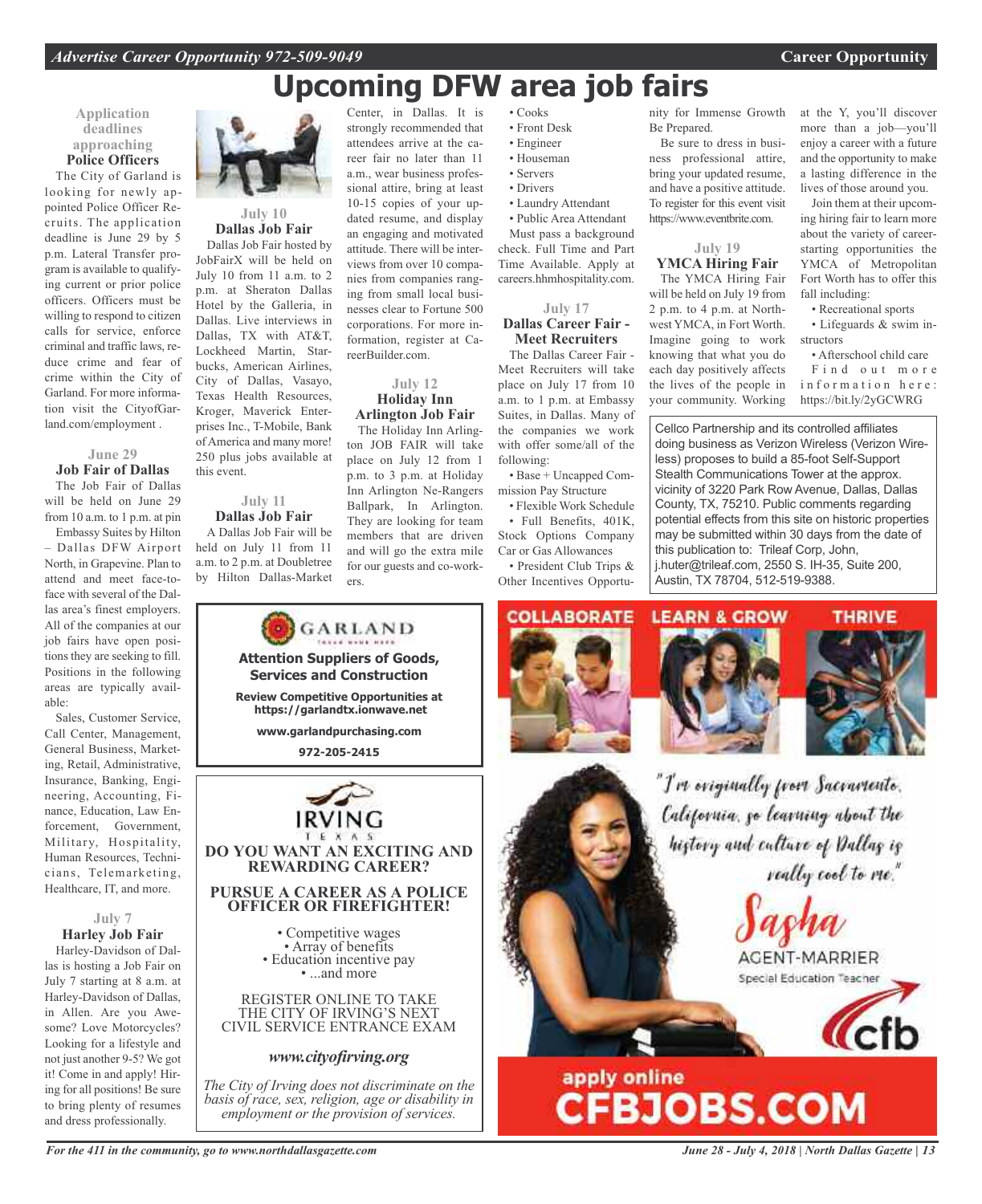### **Church Happenings www.NorthDallasGazette.com**

### **BETHEL BIBLE FELLOWSHIP, CARROLLTON (A PLACE TO BELONG)**

*NOTICE: Pastor Woodson serves the community by providing "Professional Therapy and Counseling Services" on a "Sliding Fee" scale. To schedule an appointment call the Pastoral Counseling Center at 972-526-4525 or email the church at www.bethelbiblefelloswhip.org*

Discover Hope and Help for daily living; and, you don't have to be a member to come. The Connect-2-Reflect (C2R) meetings are held in comfortable and relaxed homes, one in Carrollton and one in Plano, refreshments are served. Call the church for details.

### **July 08, 9:45 a.m.**

Join us in our "Prayer and Meditation" at 9:45 am. You will be blessed and inspired. You don't want to miss this as we celebrate service to God, our community and all mankind. Also,

hear an inspiring word from God.

**July 11, 7 p.m.** Join us in Wednesday's Prayer and Bible Study Class with Senior Pastor Woodson, Pastor Larry Gardner, and others conducting a new book study with "The Red Sea Rules" by Robert J. Morgan, 10 God-Given Strategies for Difficult Times, with supporting chapters and verses. Spiritual maturity is God's desire for you; it's Time to Grow in the Word of God.

Dr. Terrance Woodson, Senior Pastor 1944 E. Hebron Parkway Carrollton, TX 75007 972-492-4300 www.bethelbiblefellowship.org

**FELLOWSHIP CHRISTIAN CENTER CHURCH IN ALLEN "THE SHIP"**

 $\mathcal{L}_\text{max}$  , which is a set of the set of the set of the set of the set of the set of the set of the set of the set of the set of the set of the set of the set of the set of the set of the set of the set of the set of

**July 08, 9 a.m.** Join us in our Sunday Morning Services as we praise and worship God in the Joycie Turner Fellowship Hall, followed by our Worship Services; and bring someone with you, you will be blessed. It's for God's glory and honor.

**July 11**

Join us in our Wednesday's 12 Noon-Day Live, Prayer and Bible Study class and/or our Wednesday Night Live, Prayer and Bible Study at 7 p.m. to learn more about God's Word. Be encouraged by God's plan for your maturity and His glory; and most of all; be prepared to grow.

Dr. W. L. Stafford, Sr., Ed. D. Senior Pastor 2450 K Avenue #300 Plano, TX 75074 972-379-3287 www.theship3c.org  $\overline{\phantom{a}}$  , and the set of the set of the set of the set of the set of the set of the set of the set of the set of the set of the set of the set of the set of the set of the set of the set of the set of the set of the s

### **INSPIRING BODY OF CHRIST CHURCH, Let's Go Fishing! MATTHEW 4:19**

**July 06, 7 p.m.** All men are invited to Men's Ministry meeting each Friday night at 7 p.m., (IBOC promotes proactive male leadership.)

**July 08, 10 a.m.** Don't forget to invite family and friends to join us for our Morning Service as we celebrate our Lord and Savior, Jesus Christ.

**July 09, 7 p.m.** Join us in Monday School as we grow in God's Word and learn what God has to say to us.

Pastor Rickie Rush 7701 S Westmoreland Road Dallas, TX 75237 972-372-4262 www.Ibocchurch.org

### **MT. OLIVE CHURCH OF PLANO (MOCOP) (Uniting the Body of Christ Among Nations)**

 $\mathcal{L}$  , and the set of the set of the set of the set of the set of the set of the set of the set of the set of the set of the set of the set of the set of the set of the set of the set of the set of the set of the set

**July 08, 10 a.m.** Join us for Morning Worship Service as we praise and worship God for His Honor and His glory. Don't forget to comeback at 7 p.m. for our Brazilian Church.

**July 11, 7 p.m.** You're invited to our Wednesday's Bible Study class; you will learn what God has to say to us. Come to be encouraged by God's plan for your spiritual growth and His glory.

Dr. Sam Fenceroy, PhD Senior Pastor and Pastor Gloria Fenceroy 300 Chisholm Place Plano, TX 75075 972-633-5511 www.mocop.org

### **SHILOH MBC IN PLANO (WHERE COMMUNITY BECOMES FAMILY)**

 $\mathcal{L}_\text{max}$  , which is a set of the set of the set of the set of the set of the set of the set of the set of the set of the set of the set of the set of the set of the set of the set of the set of the set of the set of

Come and connect to God through Shiloh; grow in Christ through the study of God's Word; and Serve God through service to each other and to the world. John 12:26.

### **July 08**

You are invited to our morning worship at 10 a.m. Sunday School will start at 8:30 a.m. We would love to have you at our services.

**July 11, 7 p.m.**

You're invited to our Wednesday's Bible Study to learn more about God's

See CHURCH, Page 15

### Investors Liquidation Sale: **Laurel Land Cemetery Burial Plot For Sale (one space) Section # 3, Space # 15, Lot # 20**



Laurel Land Cemetery charges for cost of single Plot: \$3995.00 Discount Amount, if you act right away: <\$1745.00> (your savings) Your Cost: \$2250.00

> **Call Today! 972.432.5219** (leave message,if no answer)



Kedra A. Flowers CPA PC www.IRSsafe.com

## **Paid Internship opportunity for writers, college students in the Dallas Area**

The *North Dallas Gazette* has an internship

position available. The goal is to provide students and aspiring writers an opportunity to gain published clips, experience and professional feedback. The position is for up



to 20 hours a week at \$8.00 per hour. Applicants must have reliable transportation.

**Send resume and writing samples to: businessoffice@northdallasgazette.com**

NDG now has a "Special Advertising Package" for churches and non-profit organizations that need to let the community know about your Special Event.

### Opportunity You Can Measure...

### **Church Events**

- Church Anniversary
- Pastor's Anniversary
- Women's Day
- Men's Day

### **Non-Profit Org. Events**

- Fundraisers
- (Concerts)
- Special Events
- (Personal or Community)

## Special Rate \$199

(Black & White, per insertion) Ad size - 4.905"x 6"(Quarter Page, B&W) (NOTE: Color Ad \$75 extra per inserion) Production disclaimer - NDG ad meake-ready is not included in promotion. Layout/production of "copy ready"ad will be a nominal extra cost. E-mail ad copy to: Marketing@NorthDallasGazette.com or call our Marketing Department today! 972-509-9049

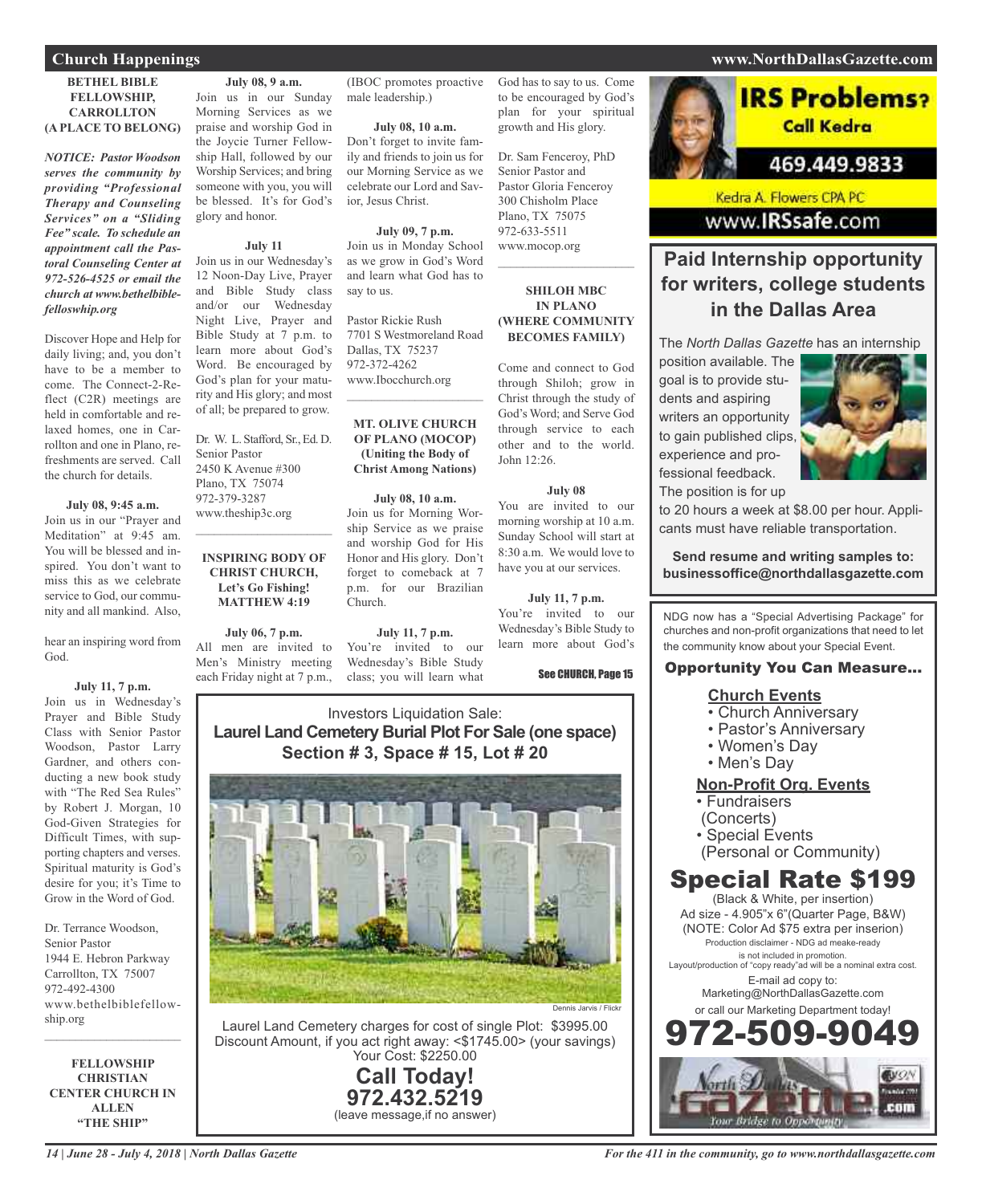

*Send email to: businessoffice@ northdallasgazette.com to sign up for Sister Tarpley's weekly electronic newsletter.*

*"But thanks be to God that, though you used to be slaves to sin, you wholeheartedly obeyed the form of teaching to which you were entrusted. You have been set free from sin and have become slaves to righteousness."*

**- Romans 6:17-18** Becoming a new person in Christ is part of a lifelong journey that begins at conversion. Before coming to Christ, we were living (in a metaphorical sense) in Egypt, in the land of bondage. Just as the people of Israel toiled as slaves in Egypt, we were slaves to sin and worldly ambition.

Before we came to Christ, we sweated and toiled to build our career

and acquire material possessions. Work was our idol. Greed was our taskmaster. We may have had all the trappings of power in the business world - a corner office, a staff of our own, a key to the executive washroom - but we were living as a slave in the land of Egypt. We didn't run our career; our career ran us.

Jesus once said, "No servant can serve two masters. You cannot serve both God and money." Luke 16:13. In the original language, the word translated "money" was an Aramaic word, Mammon. This does not refer merely to money as a medium of exchange but also to a demonic spirit designed to promote a mindset of ambition for riches, power and worldly gain. The word is capitalized in the original text because the people of Jesus' day thought of Mammon as a false god. Jesus was saying that those who spend their lives seeking worldly gain are idol-

### aters. No one can serve two masters. No one can worship both the true God and a false god.

We cannot experience the grace that God gives to His children because we are too busy striving for riches and enslaved to Mammon. The only way we can be free is to turn away from Mammon and allow the one true God to transform us into a different person.

Ask yourself today if your life is best represented as Egypt or the

Promised Land. Sometimes you just don't know what to say. You may be distraught, distracted, or frustrated, or even doubtful. Maybe you are good at asking, thanking, and seeking forgiveness . . . but there's so much more to prayer, which is simply talking to God.



**Coming out of Egypt**

*Mr. Charlie Baker, Sister Tarpley and Mrs. Willie Mae Baker Thomas*

**MT. OLIVE CHURCH OF PLANO** 

300 Chisholm Pl. Plano, TX 75075 972-633-5511

## **COURT,** continued from Page <sup>7</sup>

Lieberman Charities since the first court installation in 2010. A total of 58 Dream Courts have been built to-date across the nation with each court serving approximately 100 youth per day, helping improve the lives of over 2.1 million kids a year.

A dedication ceremony was held on Monday, June 25 at 3380 Sherwood Dr. Plano, TX 75074. Following the ribbon cutting, children participated in an open-court "shootaround" with Lieberman and members from the Plano Police Department

and growth; join us and see. Be blessed of the Lord.

Dr. Isaiah Joshua, Jr. Senior Pastor 920 E. 14th Street Plano, TX 75074 972-423-6695 www.smbcplano.org

## **CHURCH,** continued from Page <sup>14</sup>

Word. Come and be encouraged by God's plan for your maturity and growth; it's all for His glory and His honor. We are, "Growing in Christ through the study of His Word."

Our church ministries offer opportunities for motivation



North Dallas Gazette takes a moment to reflect on the past with **Historical Perspectives from Sister Tarpley** Hear what it was like growing up in <sup>a</sup> very different Dallas when Booker T. Washington was <sup>a</sup> black school. Sister Tarpley graduated frm there and went on to college and later became a city councilmember in Carrol.

**Look for NDGTV at NorthDallasGazette.com**

Answers you need, Hope for today is waiting for you... · Sunday School for all ages 8:30 am · Sunday Morning Prayer  $9.30$  am · Sunday Service  $10:00$  am · Wednesday Night Service 7:00 pm Pastor Sam Fencercy





There are other ways to approach God and He will give you a journey of discovery that will surprise you. If you are in a prayer rut or drought. Get excited about meeting with God! You can pray in times of doubt; there are prayers for healing, and warfare prayer. What you may have learn through perhaps a written prayer, in memorization, and more.



www.smbcplano.org

*For the 411 in the community, go to www.northdallasgazette.com*